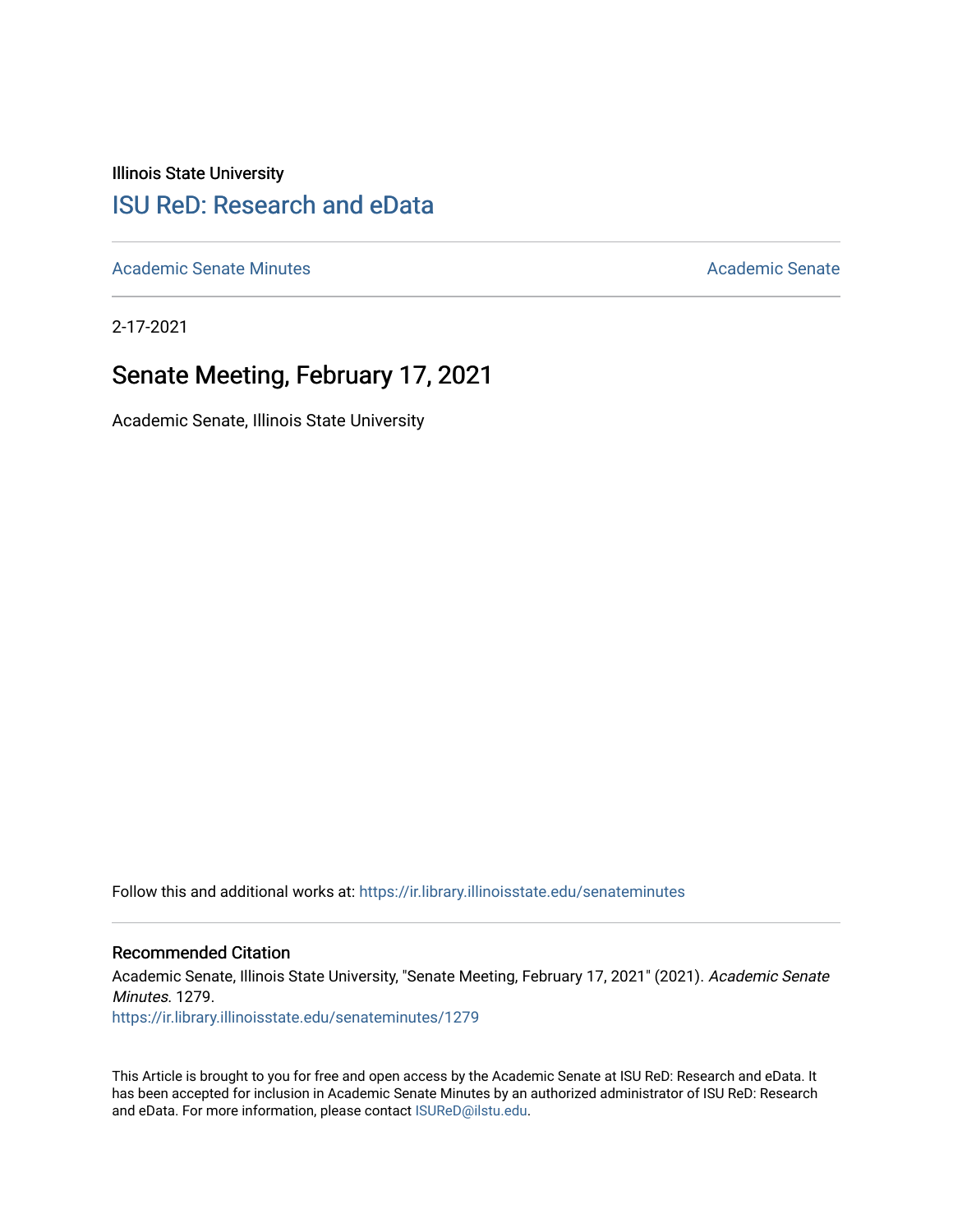## **Academic Senate Meeting Minutes Wednesday, February 17, 2021 Approved**

#### *Call to Order*

Academic Senate Chairperson Susan Kalter called the meeting to order.

## *Roll Call*

Academic Senate Secretary Martha Horst called the roll and declared a quorum.

Senator Kalter: Good evening. This meeting is being held electronically due to the issued disaster declaration, and because the President has determined that at this time in-person Senate meetings and Senate committee meetings are not prudent, practical, or feasible.

Just a reminder that if you would like to be recognized to speak, you should raise your hand through the Participants function in Zoom or click on either the Yes or the No button if the Raise Hand is not available to you.

Please note that live transcription is now enabled. You may explore your live transcription controls along the bottom of your screen to enlarge the font, hide the transcription if it is distracting to you or display the full transcription along the right-hand side of your screen.

We're going to start tonight with public comment. The Academic Senate of Illinois State University welcomes constructive communications from members of the University community and the citizens of Illinois. Students, faculty, and staff are encouraged to provide information relevant to the academic mission of the University.

The Academic Senate allows up to ten minutes in total for public comments and questions during a public meeting. An individual speaker will be permitted two minutes for their presentation. When a large number of persons wish to speak on a single item, it is recommended they choose one or more persons to speak for them. The Senate accepts copies of the speakers' presentations, questions and other relevant written or visual materials. When appropriate, the Senate may provide a response to a speaker's questions within a reasonable amount of time (usually 24 hours or more) following the speaker's presentation.

Further comment, according to our bylaws, will be carried over to the next Senate meeting; people may also submit written comment tonight and we will distribute it by tomorrow.

A reminder to our public commenters to please keep their presentations to two minutes. And we're starting with Isabel Samuel, who is a graduate teaching assistant, and I believe also a member of the Graduate Workers Union.

Ms. Samuel: Good Evening. My name is Isabel Samuel and I'm speaking in support of the Graduate Workers Union. I do have a graduate teaching assistantship with the School of Theatre and Dance and I have become a member of the GWU since I joined ISU in the Fall of 2020. And tonight I am asking that Senator Dietz and the university not only continue to bargain fairly with us, but bargains generously with the GWU. Graduate teaching assistants produce tremendous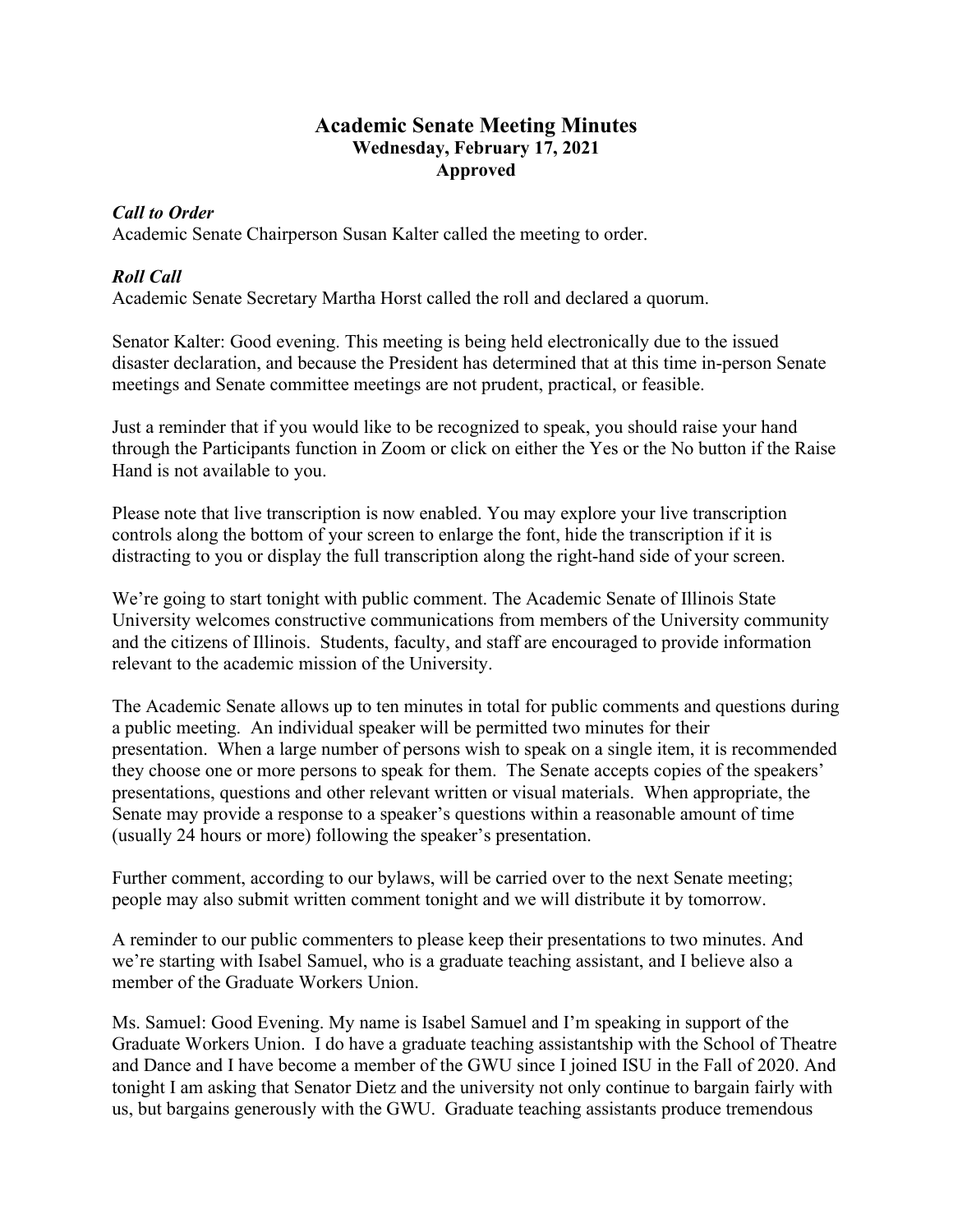value to ISU both as instructors and students. We deserve a living wage, expanded healthcare, and eliminated fees.

I specifically believe we deserve a living wage because I know I am incredibly fortunate compared to most of my peers, and I am still \$15,000 in credit card debt due to my decision to attend ISU, with no plan or idea as to how I will ever pay it off. Most of this debt is due to living in a pandemic, but that does not belay the fact that I am quickly approaching credit card limits and have no idea how I am going to survive for the next few months. For example, the heat in my car is broken, so with this current cold snap I cannot safely leave my house without risking frostbite, and I just do not have enough money or credit to fix my car at the moment.

The money that we are asking for through raises, increased benefits, and eliminated fees is not money I need to better my outlook, it is money that I need in order to meet basic survival.

ISU can do better than its current offer. Graduate teaching assistants overwhelmingly live in poverty, and that is not an environment I want to continue to teach and work in. This is an essential and important issue, and I urge the President and the University to take it seriously. Thank you so much for your time this evening.

Senator Kalter: Thank you very much, Ms. Samuel. And we'll go next to Steven Lazaroff, also a graduate teaching assistant, and I believe also a member of the Graduate Workers Union.

Mr. Lazaroff: Thank you. Budgets are not laws of nature but reflect real choices by people and institutions that they produce. Right now we live in a university whose choices demonstrate graduate teaching assistants are valued as cheap skilled labor that generate enormous amounts of surplus value for ISU. They don't have to pay us much but they can charge students the same amount as tenured faculty. The budget is made by people like Senator Dietz. However, "people like Senator Dietz" is a non-existent category for he is President Dietz and there is only one of him. People can be judged by their actions which show what they value in the university. Looking at his actions, ISU under Senator/President Dietz values graduate student exploitation. Taking an example of a 1st year English PhD student teaching four sections over their ninemonth contract. As the instructor of record for that class, that TA will produce over \$106,000 in revenue, and in exchange they will receive \$15,740 in wages. That is over \$90,000 in surplus value across the year. We can't excuse exploitation just because we live in a system built on exploitation. We should always care about the particular human beings getting hurt. TAs living in poverty and fear, folks going to the food pantry, made by graduate students for graduate students to deal with the rampant poverty produced by working and studying at ISU, and TA's who take on student loan & credit card debt to pay basic needs. That this is normalized, that you went through this too, does not mean you shouldn't act now. Our student-instructor-researchers deserve better, just like you did when you were a TA. Supporting TAs is a moral issue that deserves your commitment.

If there is collective deliberation, if democracy exists at ISU, it exists here, in the Academic Senate, the principal governing body at ISU. So, I ask you today and, in the future, to help graduate teaching assistants in our fight for the recognition of the value of our work, to stop the degradation of our lives, labor, and education. Thank you.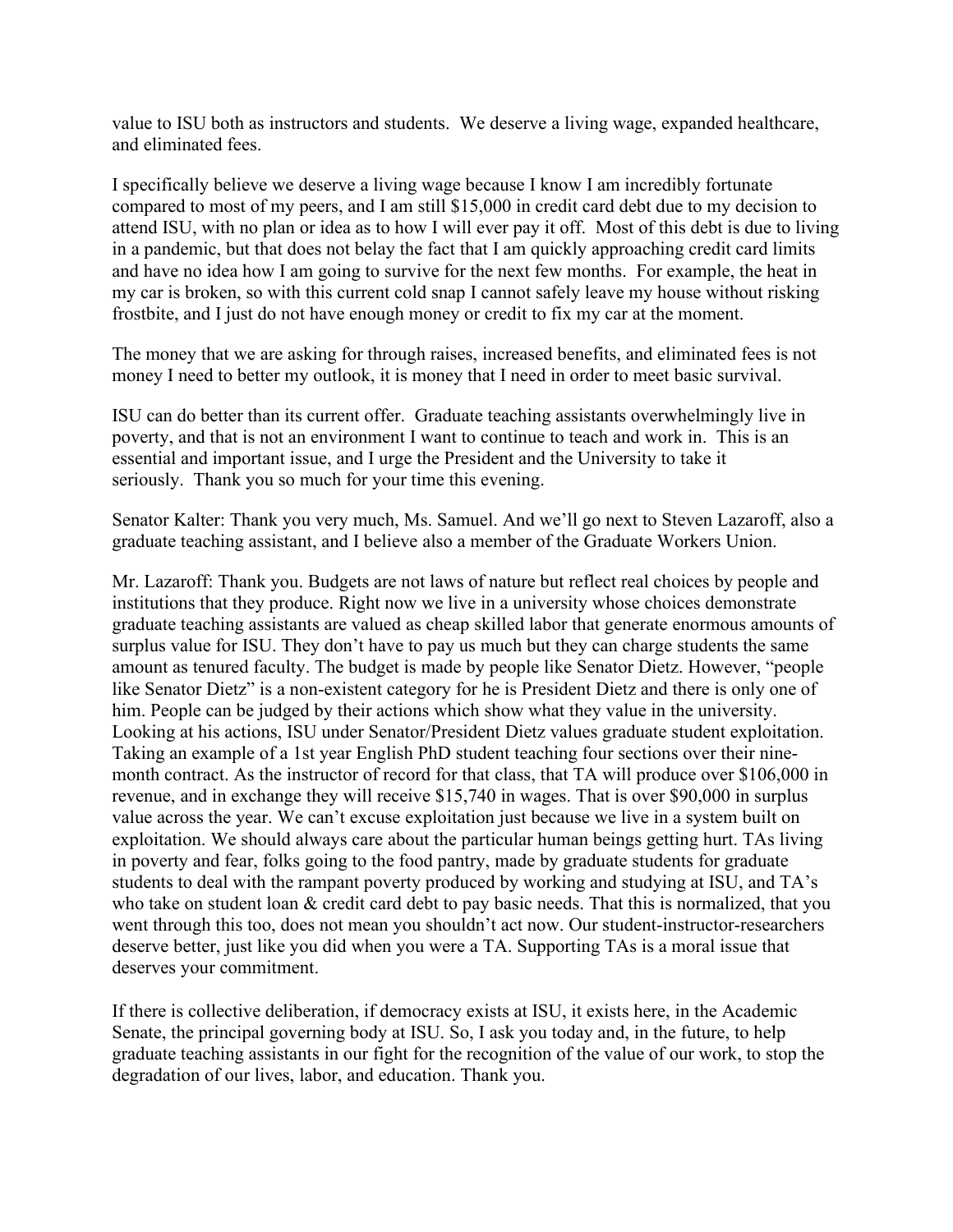Senator Kalter: Thank you very much Mr. Lazaroff. Let me ask if there are any others who would like to speak at Public Comment? (Pause) All right. It looks like none. So, we will go on. Let me say thank you very much to those giving public comment. We are glad that you are here, and you are welcome to stay to observe the meeting. If we experience disruptions, I will be giving a single warning, and if they continue, we will remove the individual or individuals causing the disruption from the Zoom room, and you'll only be able to watch the rest of the meeting via the YouTube live stream.

Please remember also everybody that in all cases under Roberts Rules of Order only sitting Senators and expert witnesses whom the chair recognizes have speaking privileges. The chair of the meeting has to recognize you from the floor before you're permitted to speak, even if another Senator has invited you to speak. During presentations and Administrator Remarks, I do generally allow our ex-officio administrative Senators to be the chair's proxy in this, but the chair does always reserve the right to take back the floor and to mute microphones on Zoom in order to do so in the absence of a physical gavel.

So, we're now going to move to our second presentation regarding the Engineering Programs Proposal. This night's presentation is going to focus on two aspects of the proposal, beyond the development of the curriculum and the proposed organizational change, which we saw two weeks ago. Senator Dietz is going to start us off, and we'll then introduce Senator Stephens to discuss the major capital project planning, or facilities planning, and the overall budget and funding of the programs start up. So, Dr. Dietz, let me hand that over to you.

## *Presentation: Engineering Programs proposal (President Dietz/ Vice President for Finance and Planning Dan Stephens)*

President Dietz: Thank you very much, Senator Kalter, and good evening everyone. The bulk of the presentation this afternoon is really going to be in the hands of Senator Stephens, but I do have some general introductory remarks.

First of all, with us tonight are our colleagues from Cannon Design who've helped us. They're not going to have a speaking role tonight, but they're available in case we have some questions that are more technical that they are perhaps more qualified to answer. But Charles Smith, the Project Manager, also with us tonight is Trevor Calarco, and also Vin Manno, and we appreciate them being here. In addition, Deans Zosky and McLoda, who've been a part of this from the very beginning, and then one of Senator Stephen's colleagues Sandy Cavi is available tonight as well.

I'm not going over the history that I did the last time that we talked about this and the timeframe. It really began back in 2015 and 2016 and name all the groups that have been involved in the discussions since that whole time, because we covered that the last time. Also, as Senator Kalter mentioned, we're not going to go back into the program development and the curricular aspects of this. Tonight, we'll focus mainly on the facilities space planning, and also the financial part of this.

To me there are two important questions that hopefully the presentation will answer tonight, and I'll answer just briefly, but Senator Stephens will go into a lot more depth about this. The first question is where would a College of Engineering be physically located? And we've been talking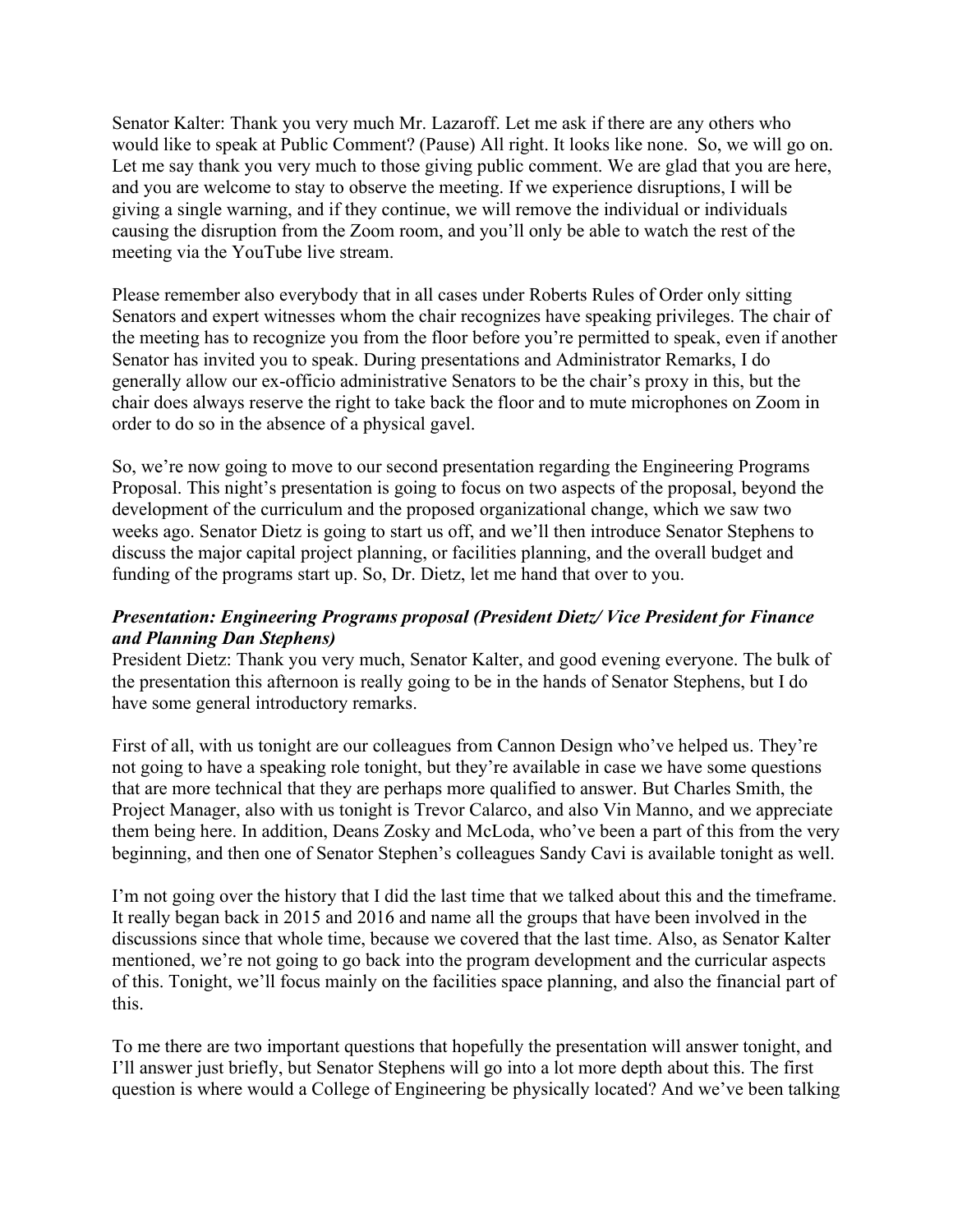about that for some time, and looked at various sites on the campus. Simply, the footprint for most of the sites that we looked at were not big enough for the College of Engineering as we foresee it in a complete buildout. So, the only place that really is available that we own, which is obviously building on and renovating on land that own is a lot cheaper than going out and buying something. The only place that has that kind of flexibility, in terms of space, is the current John Green facility that's on Gregory Street. It's close to the part of the physical plan, and also fairly close to Cardinal Court. So, it's just north of Gregory Street the plan would be to renovate the current John Green facility and it's less expensive to renovate something that it is typically… and it takes less time to do that, than build new. And so, that would be the starting point for that, and Senator Stephen's will go into more detail about that.

The second big questions I think that most people have is as we proceed on this who's going to pay for it? And that's an important question as well. And so, as we talked about these possibilities back in 2018 with the Board of Trustees at a meeting, that scenario really hasn't changed. There are basically three ways to pay for a project like this.

A terrific way would be for the state to pay for all of this. Well, we've had that experience of waiting for the state to pay for the addition and renovation in the Wonsook Kim College of Fine Arts and that took well over a decade. I am optimistic that the state is now investing in capital improvement projects, and I'll talk more about the future budget in my Administrator Remarks here shortly. But for the first time in a long time we've actually invested in capital and I think that this is something that the state would invest in. So, that's one way.

The second way is to fund this through the student enrollments and the tuition and fees that are generated from the student enrollments, and that's basically the bulk of the way that universities exist now is because the state support has declined to about 14% now, so. The bulk of any university operation comes from the students who are actually paying it through their tuition and their enrollments.

Then the third way would be for some private support. And I have had good conversations with a number of national cooperation's and some have a local presence. And I do think that there will be an opportunity for those private entities to help us with philanthropy, whether that's naming opportunities, or whether that's scholarships for students, or internships, or equipment, etc. I think that will happen but we're pretty early in this process. I think it's really going to be a combination of all three.

But in our planning, we said, well, let's hope that the state helps us, and I think they will. But let's also hope that we get some private support, and I think that will happen. But if neither of those occur, can this be paid for kind of on our own, if you will, through the revenue generated by student enrollments? And I think you'll find that the answer to that is yes. So, as we get additional support from the state, that will be wonderful, if we get additional support from the private sector, that'll be wonderful. But I think we're going to plan in a conservative way that we won't get any help by anybody, we're doing this on our own, and I think you'll see through Senator Stephen's presentation tonight that that'll be evident. So, with that I want to say thanks to everybody who's gotten us to this point, including Senator Tarhule, and a lot of his staff. Senator Stephens and a lot of that staff. And a number of deans, and all the planning groups that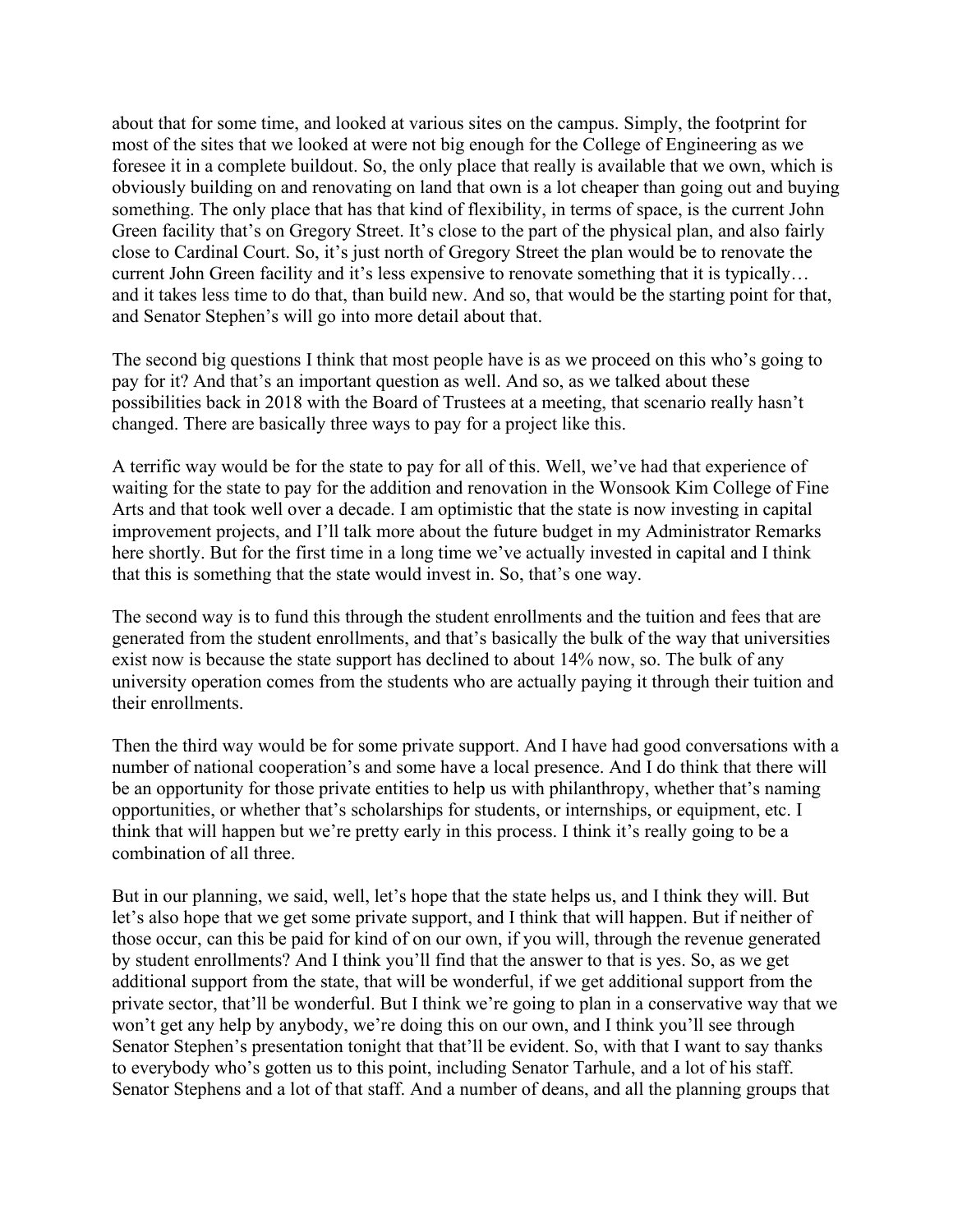have come together, and our consultants. And with that I'll turn it over to Senator Stephens and then I'll come back at the end of the presentation.

Senator Stephens: Thank you, President Dietz. Thank you, Senator Kalter. I appreciate the opportunity this evening to talk about our facilities space planning and our financial analysis. It's, as President Dietz has alluded to a number a topics that I'll be sharing in a little bit greater detail, but his points are well taken. We've been studying this for a number of years and bringing our colleagues from Cannon Design help us fine tune that has been very important over these last few years. So, hopefully I'll articulate well, not only the space discussion that they've advised us on, but also the financial ability for us to make this commitment.

Colleagues, again, as President Dietz introduced, they've been very helpful in helping us hone the exact kind of space utilization that's necessary in a successful Engineering facility. And so, I appreciate then joining us this evening and providing this information. Some of the slides I'll be sharing with you I've just simply lifted out of their presentations that they've shared before.

Overall, we're going to talk about the general planning analysis, some of the typologies that are unique to engineering spaces. Some visual examples of what was shared in their presentation, and as President Dietz talked a little bit earlier about, the John Green Complex is definitely representing probably our best example of having property that we own today and ability to use that for our highest and best use. And so, I'll show some slides a little bit about how it's being used today, and then based on the analysis that was done by our colleagues from Cannon Design, how we can retrofit that facility to be able to address the enrollment levels for the program.

So, from a space typology, and kind of a recommended allocation metric, our colleagues at Cannon essentially identified this general allocation percentage. Now this is for a general facility itself if it was outfitted entirely in one particular building, but it certainly sets the precedent for we'll have a combination of some of these spaces uniquely in John Green, but we'll also be using some of our existing classroom spaces and labs across campus. But if you start from left to right, essentially a quality Engineering facility is going to have about 15% of this space is in general learning, usually in lecture halls or classrooms. About a third of the space is going to be needed for design labs specific for studio and project spaces, or maker spaces and fabrication shops. Engineering labs allocation is approximately 25%. Those are dedicated to, since we're doing EE and Mechanical Electrical, we'd have instructional labs for each of those, as well as thermal fluids and robotics systems. And then some also important spaces that are needed in a facility are student collaboration space, working not only with their colleagues but also working with faculty. So, there's an allocation necessary for team rooms, quite spaces, and student club spaces. And then lastly, an allocation for office administration and a forum for some interdisciplinary collaboration.

I won't describe these spaces. They're fairly self-explanatory. But these are some of the pictures around the flexible types of classrooms we certainly would have over at the new facility or in our own campus on the quad to help support some of the Engineering Programs: large lecture halls, small lecture halls. We would certainly utilize the space in John Green, we're going to have to dedicate that space to be more targeted for some of those specific lab spaces. So, in the beginning, as we call phase one of the program, we would probably end up using our campus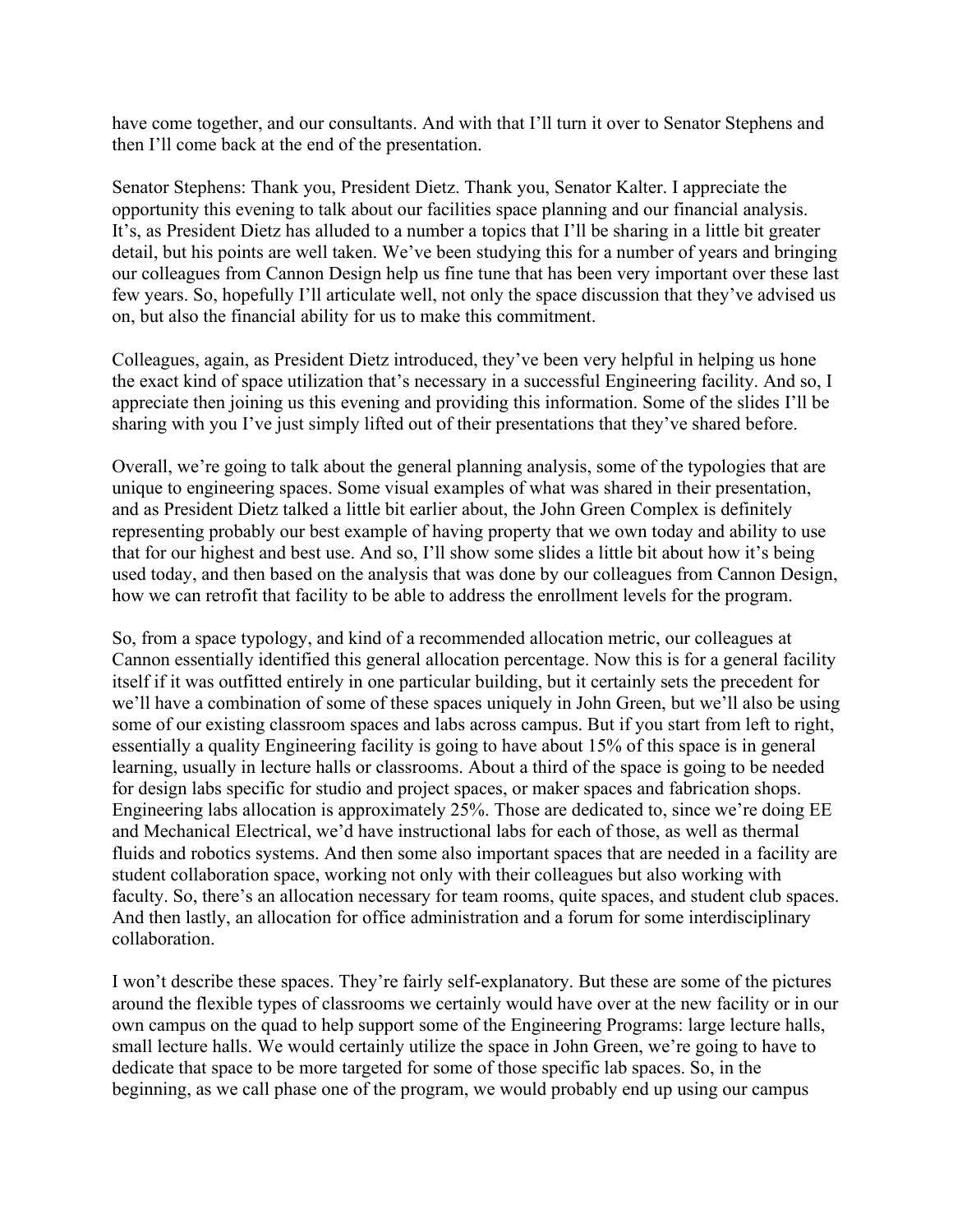facilities for the large lecture rooms and as we started to expand the program in two later facilities, especially with some state support, we'd probably have an opportunity there to build out some large lecture halls on the complex.

Design Studios are definitely necessary for a successful program for students. And then you need project spaces. Some of the equipment, as you can see, is going to actually take larger spaces for the students to work with. Some of the equipment, especially the electrical equipment, tends to need a little bit smaller allocation of space.

Project development space is also very critical in an Engineering Program. If you can see this one example that they used for Rivian, it would be very exciting as we establish our Engineering Program to have kind of a partnership with Rivian as they're developing their electric cars and any other type of product they continue to create. So, having space necessary to see some of that equipment either that they donated to us or potentially project space that some of our students are actually creating some type of mod type of systems that mirrors what they're doing over in their company space.

Maker space/ Fabrication Space. These are obviously examples of where students hone their skills in the particular programs that they're majoring in.

And then, targeted Engineering lab spaces. As you can see in some of these pictures here, some of the unique engineering, especially Electrical Engineering equipment that sits in each of those student spaces we're going to have to have a certain allocations of quality space in this area.

Team rooms are very important for success of the students. Study spaces. And then certainly student club spaces. As I was, over the last couple of years, I've had an opportunity to visit a couple of Engineering schools and one of the things that I noticed when I was visiting their spaces, that each of those schools had competitions that, from a product perspective, that their students would build. I know we have a solar car here. So, I can certainly see our solar car being a student club with the currently it is today, and potentially adding other student programs around for universities to compete with. So, very much would make our program successful having as many student clubs available in this discipline.

And then lastly, this collaborative forum space is typically a space in kind of an open area where a lot of Engineering schools, in their buildings, they love to display what the student work is. And usually it often hangs itself from the second level. And when we start to get to the design of the John Green, we're fortunate it's a two story building that we can renovate. And there's an area that is dedicated that would allow for that display of some of the equipment and models that our students would be working on.

So, now as President Dietz talked about, some of our prime property that we can use to dedicate to the Engineering Program is the John Green site. As many of you well know, here is just an overview of our Quad, the John Green site is literally next to the Cardinal Court, is certainly within walking distance of the Quad today.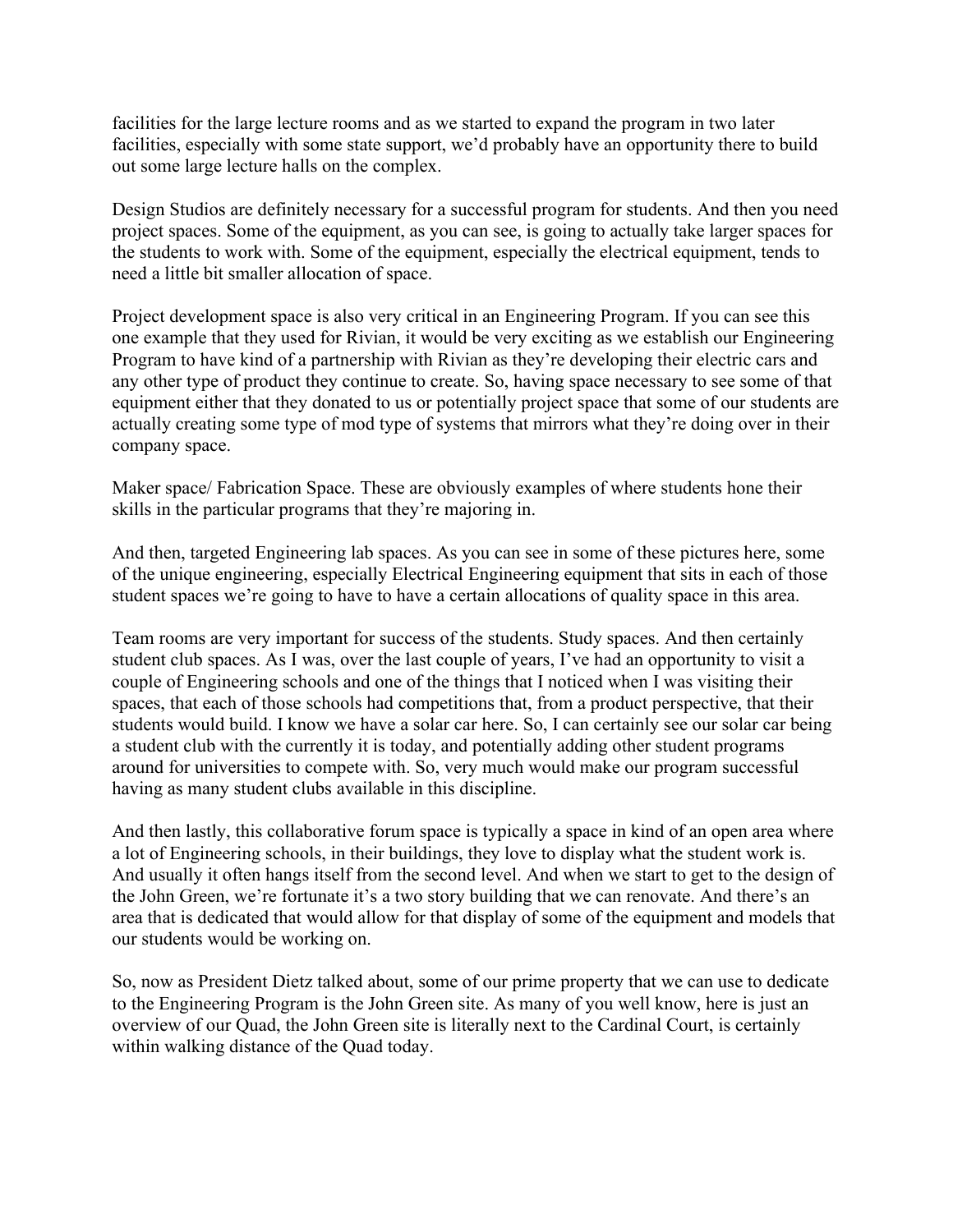Here's an aerial visual to give you a perspective for some of you that really haven't been on that part of campus. Here's the U-High high school here, and then across the street from that is the John Green building and the Carter Harris building. Currently today, this is where the facilities team maintains its operations, and this facility as you'll see in the pictures today, is pretty much being used as a warehouse. It used to be our food preparation building years ago before we renovated other facilities. And as you'll see in some pictures the EMDH leadership team has been using the front of John Green for its administrative space, and they're going to be moving over to a newly renovated space in the Bone Center. And one other point to note is if you notice the space here, as President Dietz talks about, our goal is to start the program in this particular facility or on this complex. But as we hopefully grow and especially with support from the state or from private donors, we'd have an opportunity to connect another building to this and to have an even more robust Engineering Program that certainly exceeds our current first phase of about 500 students.

Here's another different aerial view. And I placed this in the slides just to simply show you that it's right next door to Cardinal Court. So, if you think about from a recruiting point of view, our ability for students, especially in their upper classroom level, to actually live with us and live essentially live right next door to their academic facilities would be very important for us. If you talk to any Engineering student, or any person who's majored in Engineering, they'll tell you about all the time that they send at nights and weekends working in the labs. And so, having housing facilities right next to it is definitely an advantage for us.

Here's an aerial view kind of looking from the ground level. As you can see, it's a two-story building. This is the administrative space here. Here is the existing floor plan. Here is, currently today, some of the interior pictures. In this you'll see in a couple of settings here that it is currently used by facilities and the housing and dining team for storage space. These doors here are actually pretty helpful when you're trying to get large pieces of equipment in and out, so we're fortunate that there's a loading bay area that you have to have in order to work in a quality Engineering Program. Here, again, just some pictures of interior space that is currently being used as warehouse. And then this is the administrative office spaces in the front of that. We would utilize that space for faculty and conference rooms in order to, you know, certainly provide that necessary for the faculty to be working at the complex.

And then the Carter Harris Administration Building, which is on the front, this is another place that we know is we certainly don't have enough room in the administrative offices here to house all of the administrative space, so we would retrofit probably this front area, is already existing as administrative space for facilities, and if you can look in this layout here, as you can see, it's set up fairly nicely for us to come in and do some minimal renovation in order to be able to start the program. But we've already got space allocated for our new faculty and staff that would be joining the university.

Back to our Cannon Design colleagues, they've got programs that allow an institution like ourselves that work with them to help kind of identify using targeted levels of enrollments and the space algorithms that they use, they helped us figure out what types of spacing that the John Green building could be used and retrofitted for to work with our enrollment level that we believe that we can work with, which is listed at about 520 students.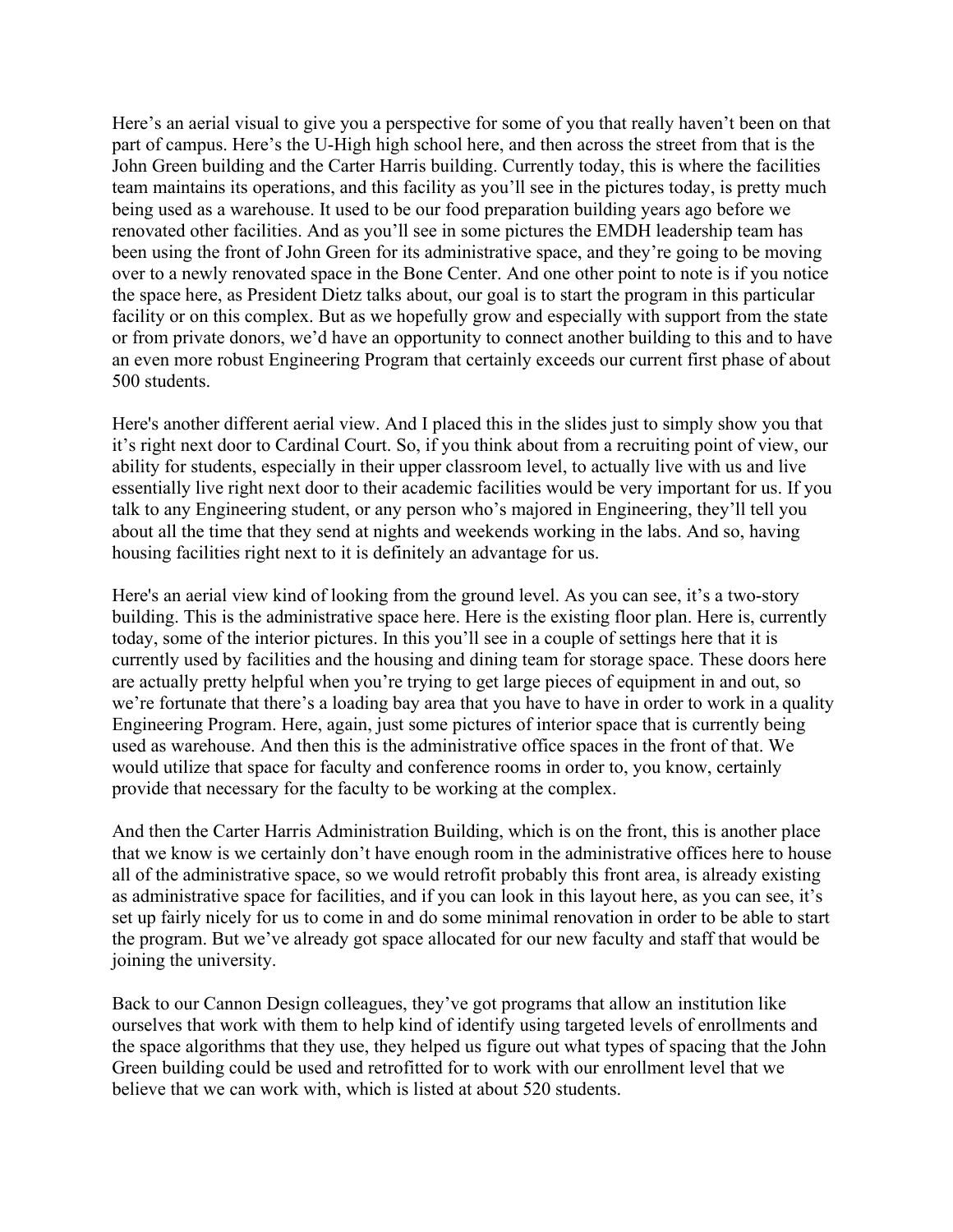So, when you take that type of space design, this is what they are showing now that that first floor of John Green would look like. So, here is the legend down here of the variety of spaces. And so, they've taken that 80,000 gross square foot building, and from a first-floor perspective, they've attempted to allocate the necessary space to deliver the necessary programs and lab space that would be needed there on the first floor. And then given the fact that we've got a secondfloor level in the building to have a mezzanine, this is what we, the second-floor level, would be used. And if you see this "open to below space," that's the area that I spoke to earlier that most schools and facilities love to have an open space to look out over and that's where a lot of those modeled competitive equipment that students work on, you'd typically displayed. So, here is kind of a cool visual of kind of the interior of the John Green building if it was retrofitted based on this space design.

So, if you step back from it, as we talked about phase one and the need to establish the program, working with them, they identified that kind of the John Green building that's kind of allocated in the space that I'm talking about, could serve about 520 students when we're combining some of the classroom and lab usage from the current facilities on campus and targeting this space in order to make sure we maximize the opportunity to have a quality program in Mechanical and Electrical. And if you can see right here, this is the Carter Harris Administration Building that would be tied in to help in this renovation. And as President Dietz talked about a little bit earlier, and as I mentioned, with state support or private donation support the opportunity to actually expand the facilities so that we can grow the program beyond the 520 students is certainly our goal. And thankfully we've got lots of room there, so we can connect the two facilities together. So, as Cannon looked at the space, they also studied the ability for our institution to actually potentially add anywhere from maybe 800 to 1,000 students, depending on how much facility support or capital support we were provided.

So, now I'm going to move the conversation over from space over to finances. I'm going to touch on Program Revenues in the model, Program Expenses, Capital Financing Options. You'll hear me speak a little bit later of renovation cost of the John Green Complex, we're talking about that particular building, as well as Carter Harris, and then needing to spend on the Quad some additional expansion of labs for other non-engineering disciplines. We're looking at a funding request, somewhere around \$44 million. So, I've got three scenarios here that I'll talk to about what would be probably be the best way to fund that, you know, within our own resources. And then a brief mention is essentially what President Dietz said, we do have future growth opportunities. I am optimistic that at the end of the day that the leadership in Springfield, although it is challenged by its budgets, we are beginning to see a renewed commitment in education, and we believe at some point in time in the future our appropriation request that we have for Engineering facility will come through, and we'll be able to actually expand our facilities on the John Green Complex, and be able to do that without any need of capital investment.

From a revenue perspective, some of the key assumptions that we have here, and I'm always going to work with what's referred to as a steady state, or 520 students in this first phase. So, from a tuition point of view, we're starting the model out, essentially with our current tuition rates, both in state and both out of state. We've essentially allocated in the model that 95% of the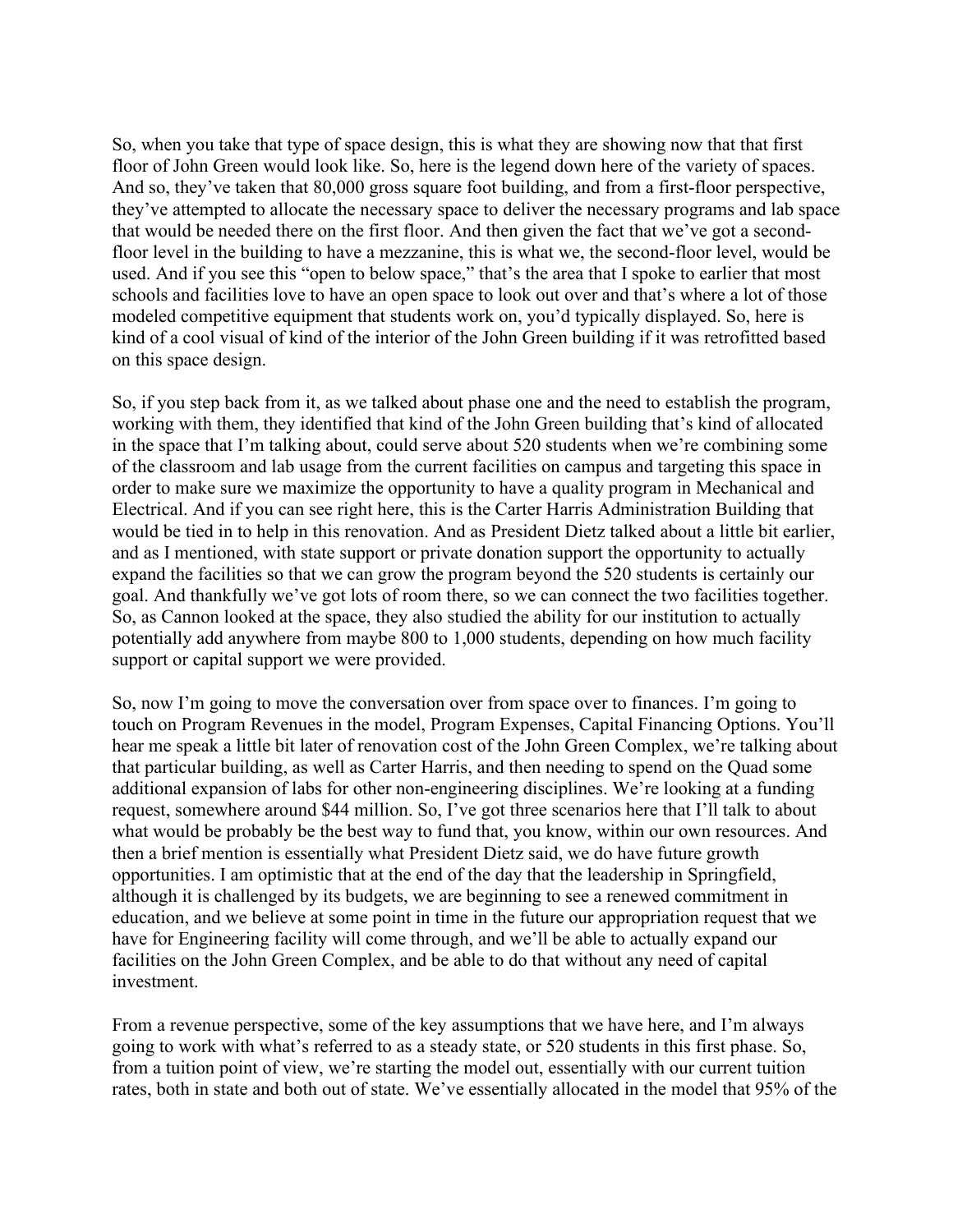students that would be enrolled would be paying either the in-state rate, or again, they'd be from boarder states near us, where we have permission to provide an in-state tuition rate. We have allocated 5% to out-of-state/ international with our INTO program, and with adding Engineering we'd certainly have an opportunity to not only grow that level but certainly recruit a lot more international students.

We are introducing a differentiated tuition under this model. I've got a slide that I'll speak to just in a minute where a lot of universities around the country are utilizing a differentiated tuition level to provide some of the necessary operational and capital needs. As you saw some of that equipment that's identified in these Engineering labs, it's fairly expensive when we've got to constantly budget for that to be maintained and are replaced over a certain number of years. So, we are modeling that we would have 15% differentiated tuition level starting when the program begins, and then as we hit year 10 which is about four years after our accreditation, if you recall from Provost Tarhule's presentation, we believe we can reach accreditation two years beyond the first cohort graduation, which would be year six. So, from a fiscal perspective, given the fact that we've got a strong academic reputation here at ISU, and I know if we added Engineering to it it would simply… that level of quality would carry over into Engineering that our ability to recruit students even with a level of commitment would be achievable.

We've also got enrollment fees, student fees for Academic Enhancement Fees that are direct related to just these enrollments. And then from a financial aid perspective, I spoke with Jana and got kind of an overall average to start in the model. It's simply a placeholder. But she told me to use roughly about \$3,500 per student.

As I said earlier about the competitor competition, this is a list of schools today, both in the state and in boarder states around us, and peer schools that have Engineering Programs and have been using differentiated tuition for a number of years. If you see, one of the highest, number one, sitting up there is actually UIUC where they've got a premium of about 42%. They're an R1 school. Obviously, we're not an R1. We would actually start our program in this R2 area. So, if we established a 15% tuition rate, we'd be competitive with NIU and SIU. And these charts are actually about a year to two years old, I believe. I don't know whether these rates have been changed since that day. But if we go, as I said early, 10 years out and our program is in a much more mature state, we believe, given our academic quality, that we'd actually be able to move our tuition up to probably closer to the UI Chicago level, which is sitting around 23%.

So, now from a modeling perspective, I'm just going to show some high-level charts. I'm not going to walk through these in detail, I'll just cover the highlights. From the Revenues that I just spoke to, the overall revenue when you hit the steady state, which is essentially year six or fall 2027, at 520 students, that net revenue area of tuition, differentiated tuition fees, AEF, and financial aid kind of peaks at around \$6.4 million, and then it will grow at about a 2% rate. I apologize for not mentioning that from the past slide. What we've done for the modeling out cost increases is we just simply selected a higher industry index (CPI index) of 2% and applied that to all factors whether it's revenue or our operating expenses, both in compensation or facility support. Now the reason you see here year one and year two at not having any kind of revenue is those first two years, you'll see in a couple of minutes, is actually where we're bringing on the dean and we're bringing on the dean's office, and the starting faculty designed to help us get the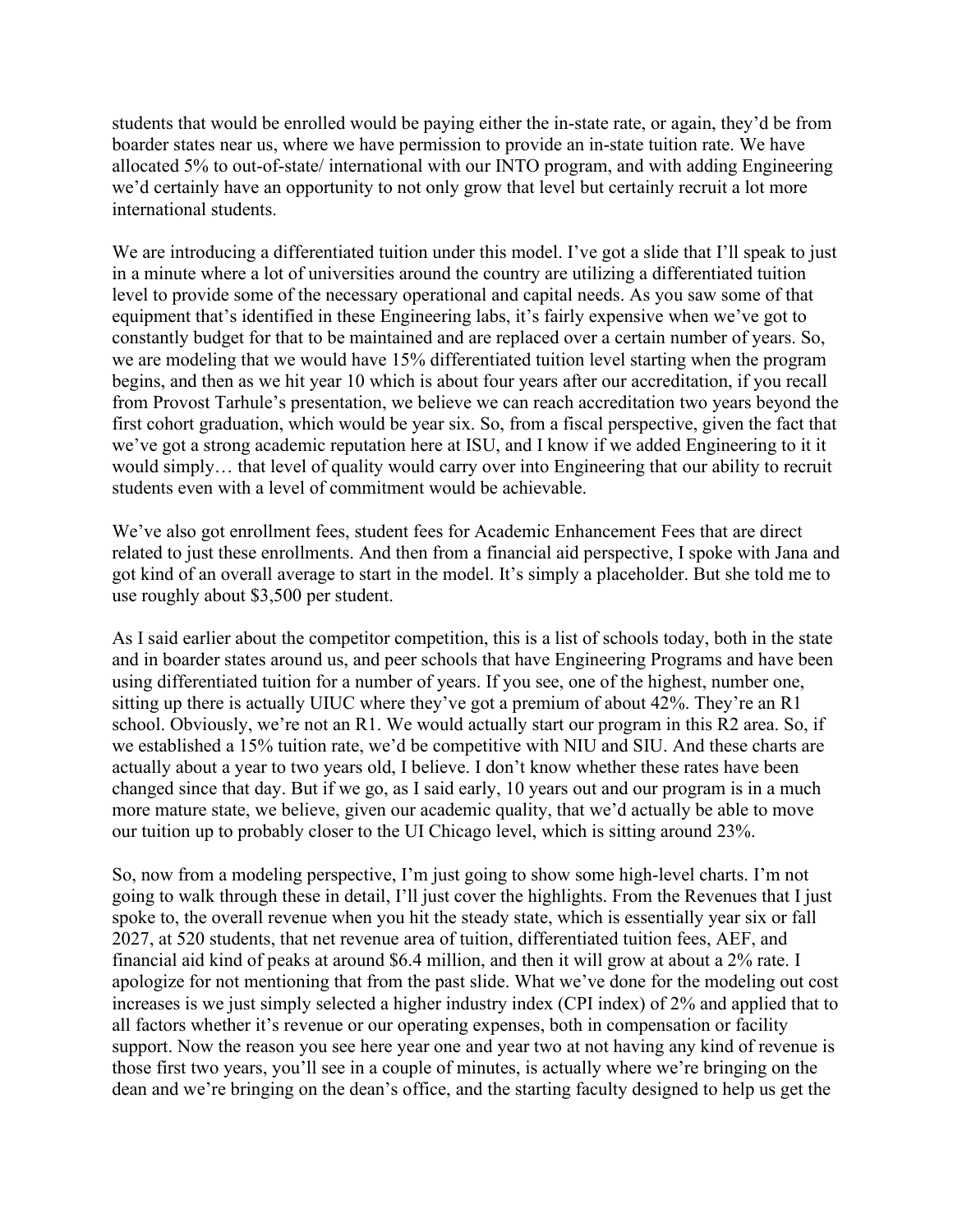program going. And then, so our first cohort starts at this date, at 130 students and then maxes out four years later at 520.

From a personnel perspective, I thought it was probably easy just to pick kind of a single point in time, which is at what we're, again, referring to as steady state or year six when the 520 students are here. It's where we're recruiting and maintaining our program at. So, here is the personnel from both a faculty and staff model and perspective, when working with Provost Tarhule. This is kind of the breakdown of how much particular faculty support and staff support we've got embedded in the model. So, if you look over here on the left hand side, you'll see the dean's office is projected to have the founding dean, an associate dean, and then a chair assigned to Mechanical and Electrical and then an executive administrator. And then these are placeholders as the estimated salary associated with those positions. And as we move into hiring the teaching faculty, we utilize a ratio of 24 to 1, and utilizing that gave us essentially an even mixture of Mechanical and Electrical faculty of around 9 each or roughly 18 in total. And from a compensation prospective, working with Provost Tarhule, we essentially blended assistant, associate, and full professors as they were added into the program, and when you blended the average compensation in the mixture that we had, it blended out to be an overall average of roughly around \$100,000. From a staff perspective, we utilize the ratio of around 50 to 1 which gave us staff of around 11. And the general average compensation for each of those staff members was around \$50,000.

And then for the instructional support that we know is definitely going to be needed in the other non-Engineering disciplines across campus, pretty much in the Chemistry, Physics, Mathematics, English, IT, and probably the Library area. The way we decided to model that is, in talking with Provost Tarhule, we essentially said that it would be, since it's an element of sections that would be needed and not necessarily having to get into the complexity of the workload requirements in each of those disciplines, that we essentially said, why don't we provide for the equivalency of six tenure track positions at an average compensation of about \$90,000, was essentially gives a funding source to provide for these disciplines, around \$540,000. Now one of the important points to make in this is this just is a place holder. We certainly aren't trying to indicate that this is a perfect model, but the commitment I will promise to you that I know Provost Tarhule and President Dietz will support is that as we add Engineering Program, and as those disciplines occur, and our need for instructional support in each of these disciplines that are impacted by it, we're going to provide whatever the necessary funding is in order to adequately provide that instructional support in each of the disciplines that are impacted. So, don't get necessarily hung up on this just being an allocated amount. It was just a way of placing a balance in there.

This is kind of a visual to see a little bit about how the enrollments and faculty and staff are in alignment. Again, as I said earlier, this is when the dean's office, before we have enrollments, two years ahead of the plan. Here is the first-year cohorts. Students start to come on campus. Engineering faculty and staff are hired. The green level here is the staffing that we talked about earlier for other departments. And then as it moves up to the, again, we call the steady state at 520 students, that is that listing of those 18 faculty member, of the 11 staff, and the other instructional disciplines that we have to stay, essentially, at a steady state.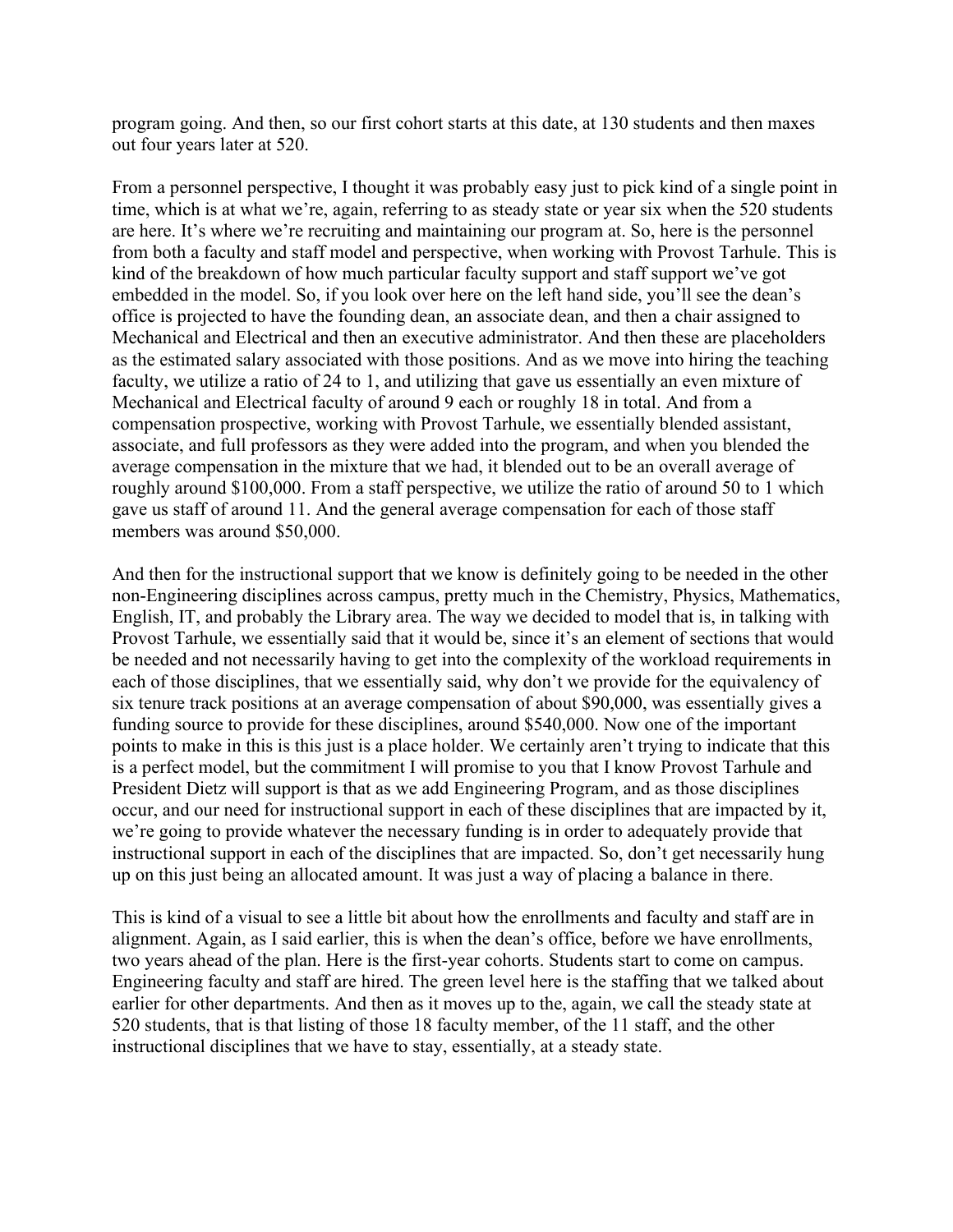From a personnel and operating budget support, and facility support we decided to model in essentially some placeholders for obviously starting with office computer equipment at \$2,500 per person, and then rotating that out every five years. Other operation support, in general around \$2,500 per person. And this is, when we talk about per person, that's every individual. There's about 40 in total. When you look back, right here, at a steady state there's a total of 40 faculty and staff.

So, as we modeled out kind of a general operating budget (without getting too much into the weeds) the budget allocates about \$2,500 per person to help in operating support. Then we included library subscriptions for the Engineering Program, of about \$100,000 a year. And then from facilities and lab operating support, we've got utilities that we've based our rates off of the Science Lab buildings, and then we've got lab and office equipment replacement kind of budgeting about a \$40,000 a year, with a 10-year life-cycle. And then, facility cleaning and maintenance cost running about \$100,000 a year, which is about on average on campus we're anywhere from \$2-\$3 a foot, and this facility is (from a finished state) about 50,000 square feet.

So, when you throw all of that expenses together, the compensation and the supporting cost, this is generally what this chart shows you. When you hit a steady of about 520 students, that operating expenses is about \$4.5 million. And if you want to look later (I'll send these charts), you'll be able to see how it grows from when we start in this particular area with having to fund for the startup cost of the dean's office and then as each of the instructional staff support comes in place.

When you combine the two revenues and expenses together, before we start talking about the need for capital funding. The overall net revenue tuition, differential tuition, financial aid, academic fee, it averages out (when you look at steady state in that first year where we've got all 520 students), it rounds out to be about \$6.4 million. And then, the compensation cost runs (I was showing earlier) about \$3.9 million. The facilities support modeled out about \$235,000 a year. And then, the facility operating cost and budgets for laboratory equipment and replacement and cleaning are about \$340,000. So in total, the expenses are running at that steady state of about \$4.5 million. So, when you net from an operating margin perspective, that's 6.3 in that number, you get a projected net operating margin (before we have to cover any debt payments) of approximately \$1.9 million.

So, now I want to move the conversation into an area of how do we fund this? As President Dietz talked about earlier, we'd love for the opportunity for the state to provide this capital. But unfortunately we may be waiting far longer than we need to. So, we've decided to attempt to try to provide these resources within our own means. So, within the financial model, as President Dietz spoke, we didn't not assume any state support or private donation support. So, as any of that matures over time, at any point in time we can adjust the model to reflect that, but this would be the most conservative way of looking at it.

So, from a facilities and a capital perspective, kind of the overall capital needed for the renovation of that facility and to get this project going, is roughly \$44 million. Where that's coming from, in working with our colleagues from Cannon, kind of the renovation costs of the John Green facility by itself (excluding the equipment) is roughly about \$38 million. Then on top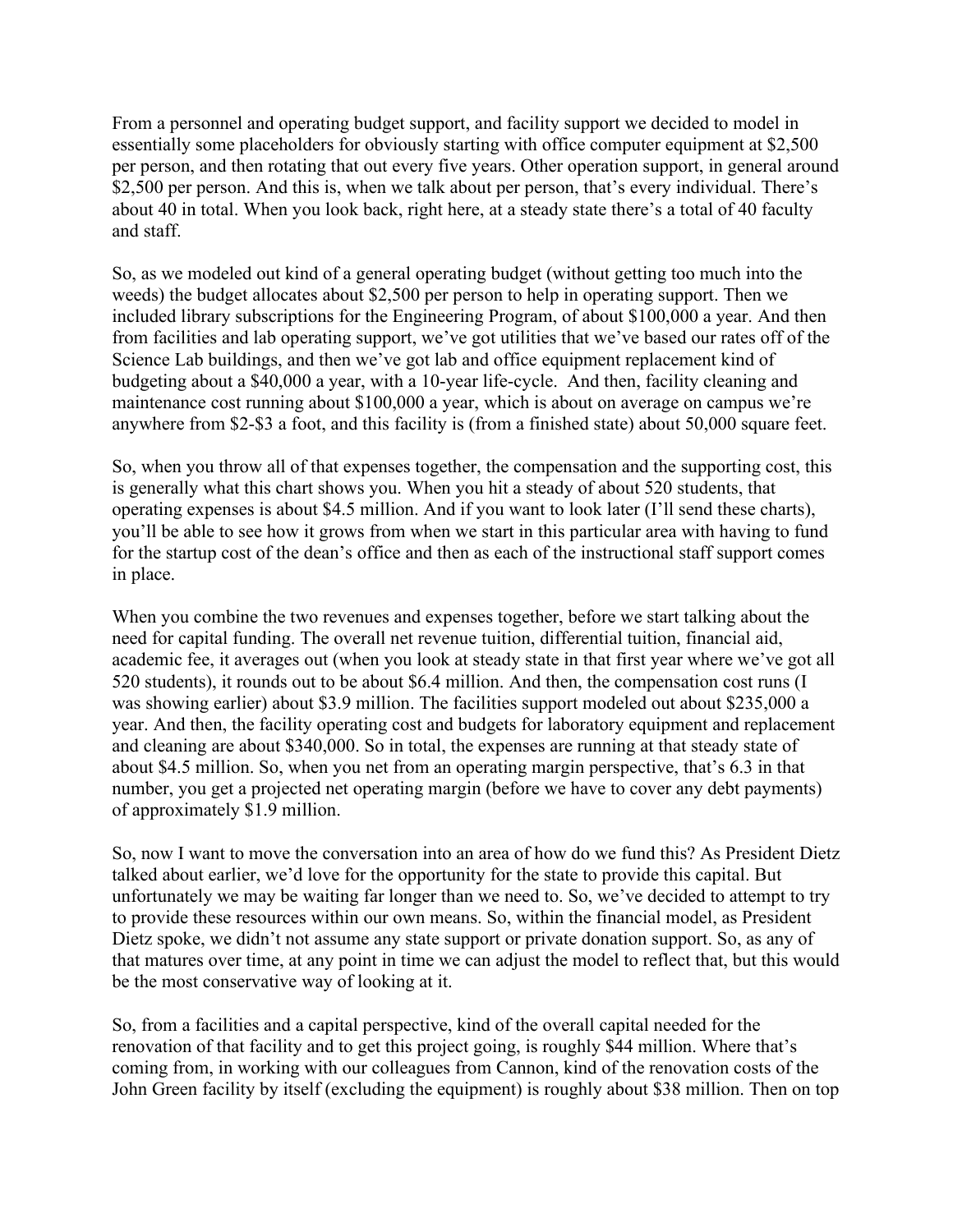of that we've got to acquire the engineering laboratory equipment, about \$3 million. And then for those teaching labs that are on campus that would have to expand in order for the other disciplines, there's an allocation that they recommended of about \$1.7 million. And then we're going to certainly need some faculty office space renovation, you know, on campus, we've got an allocation there of \$500,000. And then to round this up to a nice easy number, I just threw in "other" another half a million dollars just to get it up to a point to model out, kind of those small things that we hadn't necessarily planned for.

One point, so when you'll see in the financial model, I decided to borrow these funds. What I chose to not do, in talking with the President, and it was the relocation cost. We're certainly going to have to relocate some of the storage facilities that we have going on at John Green, and some of that administrative space. So, from a budgeting perspective that we would support through central reserves, kind of estimated a number anywhere between \$5 to \$8 million to have those facilities and personnel relocated to different locations.

So, how would we go about handling that \$44 million capital commitment? I've got three scenarios here that I wanted to talk through. As you can see from this chart up here, I've got one of them (and I'm not recommending) but I've figured I would share it, because it is an option, it's just not a wise one. That's to fund 100% of that \$44 million from our central reserves. That would not be very wise on our part to do so. That's too substantial of an amount to draw down our reserves for this. One of the important things to note, unlike what each of us can do individually at our homes, we can decide pretty much at any time with our house with our mortgage, if we wanted to refinance our house and provide some of that capital back into our bank account, you're permitted to do that from a personal asset perspective. But from the State of Illinois they don't permit public universities from refinancing any of its instructional facilities, or even our AFS facilities. So, the idea of putting \$44 million into the program with our own reserves is not smart. And lastly, our credit rating agencies (if we chose to do this) would likely view that as "negative" and that would negatively impact our current rating, which is currently an A- in S&P. And that's important that we want to stay at that credit level because that's what keeps our interests rates as we borrow funds as a lowest rate possible.

A second option we would do would be finance that \$44 million over a 10-year horizon. That's available under our existing COPS rules within the State of Illinois. That would require an annual debt payment of about \$4.9 million. It would certainly spread out the need of central reserves over 10 years, and we can't refinance that COPS Debt, it's not permitted, even after that timeframe. And the credit agencies would likely view a 10-year debt instrument, if we chose that we'd neutral potentially the negative.

Their preference, when universities are taking on this type of capital commitment, their preference from a mitigating cash flow and reserve risk is to try to stretch your debt instruments out at least to a 30 year option, which is what I'm recommending here in this column. If we borrow these funds under this type of an arrangement, which we've been talking with Bank of America, some of our financial advisors with them, our financial advisors with Blue Rose. We've had conversations with JP Morgan about this. They are very positive this is a common event that's occurring in Higher Education space; that universities are now having to (for instructional space not just AFS system type of facilities) that they're seeing universities begin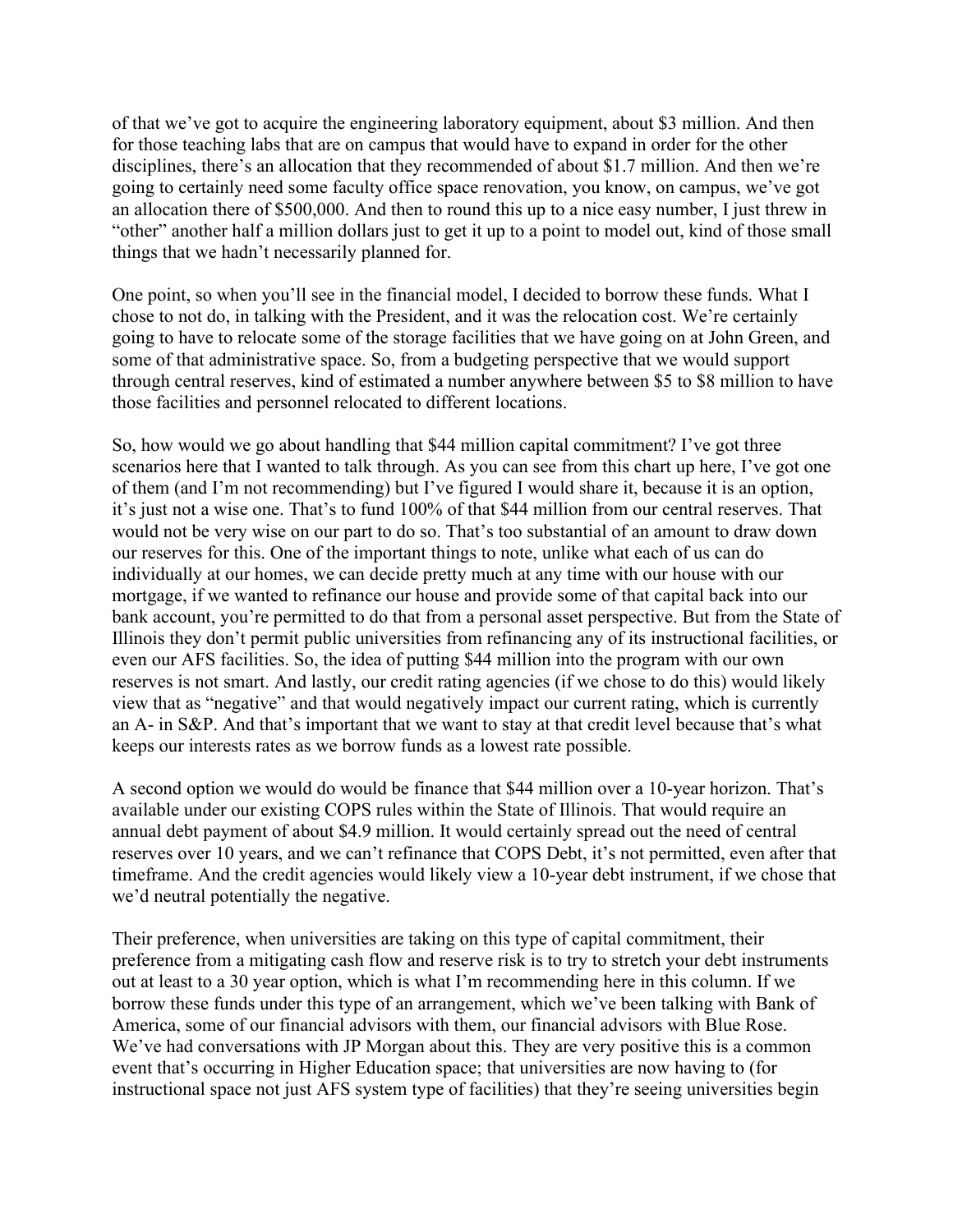now to borrow to either renovate or expand their academic space. So, we would be entering into that market that's actually got an element of maturity so far. So, if we model this debt (you'll see in a minute) at 30 years it would obviously lower our debt payment to about \$2.8 million a year.

And one last point that I'd like to mention is that under a 30 year debt structure, typically what happens is you end up setting a credit environment to where after about 10 years you're given an opportunity to refinance what you have remaining, and often times when you do that it lowers the future interest payments. So, we would be seeking what's called a 10 year call option that we do on our AFS facilities. That's been successful and allow us to reduce our debt payments over time.

So, here's visually how that financing looks like. As I was saying earlier, under a 10 year environment, it'd be about \$4.9 million. On a 30 year environment, it's about \$2.8 million. And I'd like to point out here a little bit of nuance in lending. If you notice here, the principle and interest payment is around \$2 million for the first five years and then it starts to climb. That's intentional. What most CFOs do, and most credit underwriters advise, is when you're starting a new program or initiative (like what we're doing) is you can get the lenders to actually accept an interest only payment for the first five years to give you an opportunity to minimize what your cash flow needs are, and then over time you just amortize the principle, or the remaining balance. So, the reason we would want to secure this type of environment is to certainly minimize the amount of central reserve support we will need in order to help the program out until the revenues cover not only the operating expenses but the debt.

I'm not going to walk through the details of this, but at the end of the day, here's the 30 year model for the first 10 years of the revenues and expenses. And I'll highlight here what this grey area here is, this is the central support at the early stages, and I've got a slide here in a couple of minutes I'll show you it's a little bit clearer. In the early stages as the programs beginning develop and to mature we're going to have to provide kind of an annual central support to essentially help to cover some of the extra debt payments that are occurring that can't be supported by tuition and fees. And so, when you model that out it takes an amount each, for probably the first 14 years of support. It starts out as a larger amount in the early years and then it gets smaller. Then around year 15 is when the program actually produces enough operating margin to not only cover its expenses but also cover the debt from that point out. Year 21-30, that numbers always positive.

Here is a slide that will help a little bit in explaining what I was just saying earlier about some of the annual central funding support, and then what I'm calling the repayment back. Because we're having to borrow these funds, or choosing to borrow these funds rather than use our reserves, in the first few years of the program (basically the first half of the year) there's an annual commitment from a cash flow perspective that the central budget would have to help support the program. So, it peaks in kind of year 3, which if you remember it's around \$3 million in that particular year and then it decreases itself. And what this blue area up here represents is when you get beyond starting in year 15, the program actually generates a positive margin. And what we would be doing is essentially be paying back the commitment that was made in the first half of the program. So, the largest amount in any one particular year is a little over \$3 million, and the reason that's in year 3 is that's when we've got just the first cohort, we've already obviously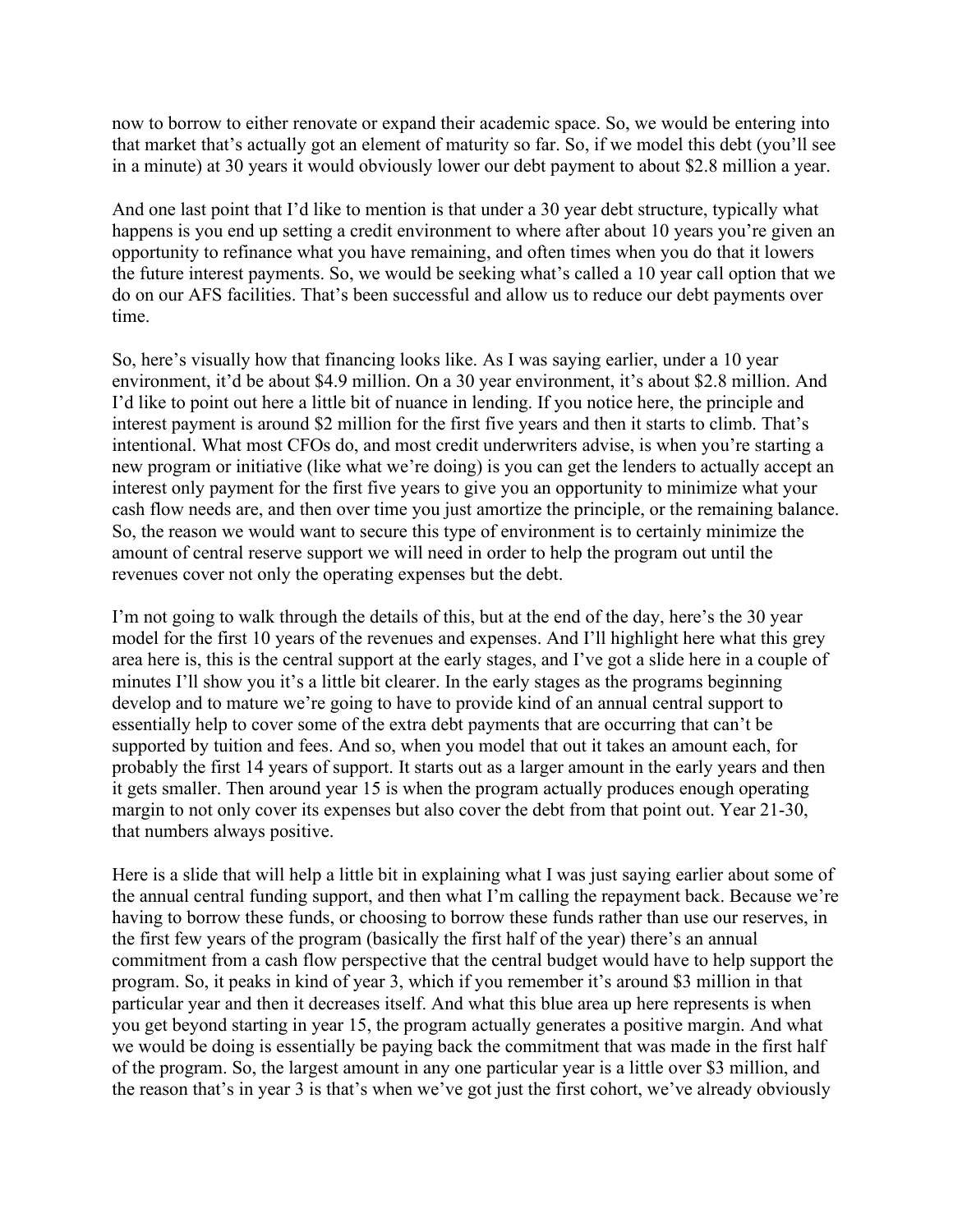in order to have the program we've got to have the building already built, so we've got to begin paying on that, and year 3 is when our first cohort comes in, and we've also got the extra cost of the administration of getting the program started. So, that is the peak area, unfortunately, it's only sitting a little over \$3 million and it quickly starts to lower itself over time. From a, what I refer to as a Phase 2 Future Program Growth and Potential, this is essentially what President Dietz was talking about earlier is, here is an opportunity. We're fortunate in this part of the country to have a number of major industries around us that employ Mechanical and Electrical students, and then likely would be excited to participate in partnership opportunities with ISU and potentially provide financial funding for either student scholarships, fund some of those competition projects I spoke of earlier, to provide faculty endowment positions, provide commitment for lab equipment replacement. There would also be opportunities for facility naming or college naming. I know at the end of the day we don't have any Engineering graduates of ISU at this time, but that doesn't mean, in talking with Vice President Vickerman, that there are opportunities out there where individuals who like to support education and especially Engineering Programs, love to, even though they're not graduates of those schools have an opportunity to get their name placed, especially on a founding school like what we're attempting to do here.

From a state support perspective, which President Dietz was referring to earlier, at this extra space that we're talking about, we do have as our number one capital appropriation request that we've had for the last couple of years is earmarked for our Engineering Programs. So, at some point in time in the future, we certainly can't predict when, but we should be able to expect the state to support that particular capital request, and when they do, the benefit to us is we have the opportunity then to expand our enrollments likely anywhere from between 800 to 1,000 students, build this extended facility here, connect it to the John Green Complex. And the difference is from a financial point of view, is we don't have to borrow for any of those kind of funds. So, it would certainly be a financial benefit for us to have those funds donated by the state, or potentially donated by a private donor.

So, in closing, I lifted this from Provost Tarhule's slide, there's very much a strong compelling case for this program. As he spoke to earlier, there's lots of strong student enrollment demand. A lot of the universities in the State of Illinois are not meeting that demand. As you know many of the students that do start in Engineering, some of the students don't stay in Engineering. And so, the advantage for the remaining programs on campus is they're not going to leave ISU. These are smart kids they're just simply going to change their major to one of our other disciplines that we have. So, that will certainly help with enrollment challenges that we might have especially as we get some of these demographic cliffs from the high schools over the next few years. So, it's going to help with new enrollment opportunities. As the President and the Provost have mentioned, this definitely creates our university as a more comprehensive university. And then from international recruiting, if our colleagues from INTO were on the call here they would say that our ability to recruit international students definitely is stronger in an environment when we have an Engineering Program on our campus.

So, last note, this was also a slide that Provost Tarhule had mentioned in his last presentation, we are facing continued competition and there could be a challenge in the future, especially with the high school demographics starting to definitely go into decline, that we could end up with lower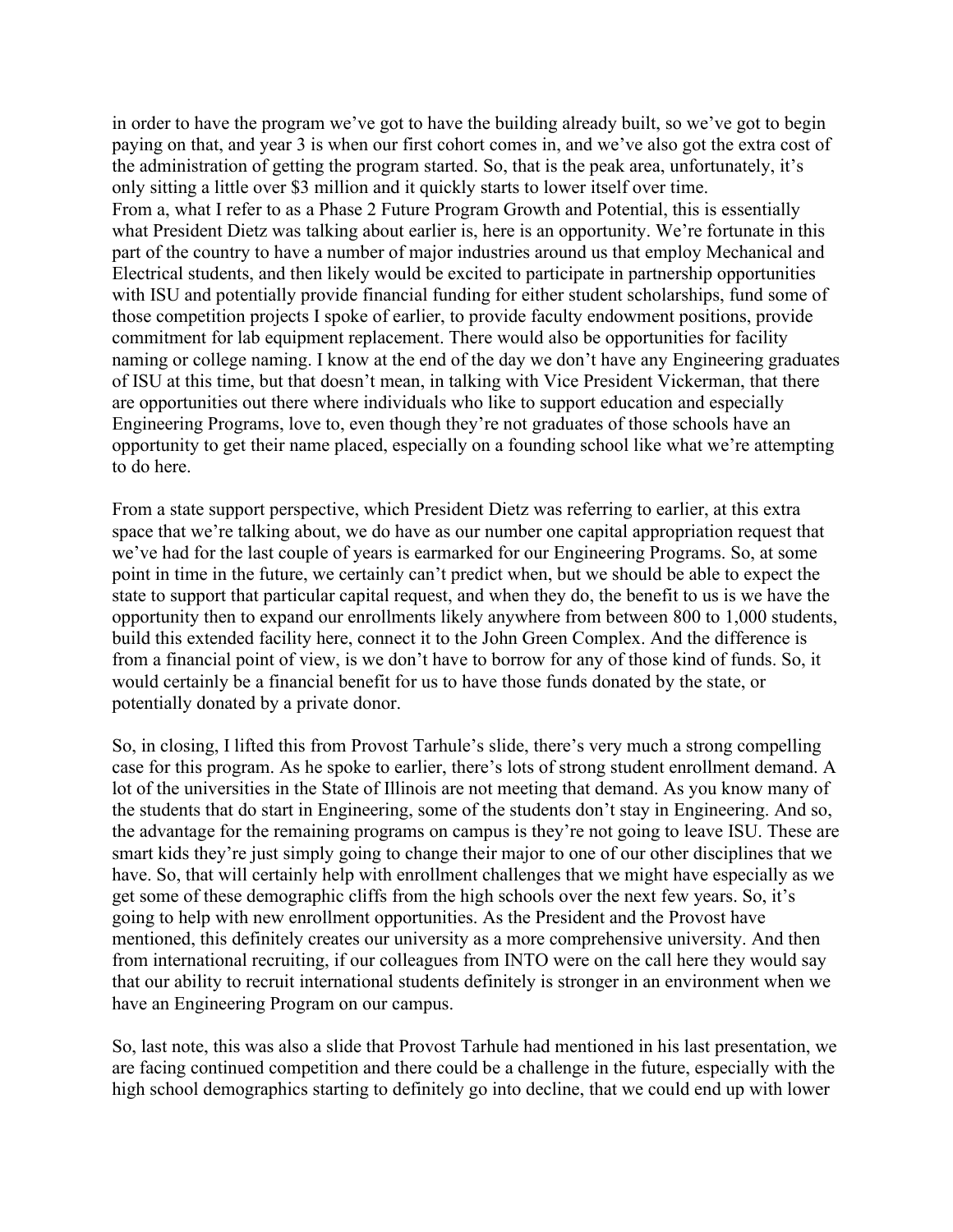student enrollments here. So, we do have to ask the question, have we reached a point where going into the future can we not afford to add Engineering to our portfolio of programs?

So, lately, as I look at this from a financial point of view, I definitely see a future College of Engineering at Illinois State as a strategic investment in our future. That is the end of my presentation, and I hope I did it in less than an hour.

Senator Kalter: It was less than an hour, Senator Stephens. Thank you very much. And we're going to go to question and answer. I am going to issue my first warning. I did see a hand up from somebody who is not a Senator. If I see that again, that person or people are going to get booted from the meeting, and they'll have to watch through YouTube. So, that's the first and only warning.

So, do we have Senators who would like to ask questions of Senator Stephens?

Senator Lucey: So, my question relates to the financing assumptions. Could you please let us know what the interest rate assumptions are associated with the different plans? And then given that we're in a historically low environment for interest rates, is there a difference between having the call option and having an option with no call, the 30 year financing? You know, given, again, that we're in an environment of low interest rates and the future would indicate that interest rates would be increased in the long term, especially given the concern about the federal stimulus package that's being discussed, is there a difference between a 30 year financing option with no call option, and a 30 year option commitment with a call option? And then, you know, many of us have 15 year mortgages rather than 30 year mortgages because 15 year mortgage provides lower interest rate and lower amount of interest paid overall. So, how does that factor in to the interest rate assumptions between the different financing options? And then, finally, my last question has nothing to do with finance, I'm sorry to say. In terms of Cardinal Court, we're talking about the proximity to Cardinal Court to the new Engineering Complex. Would there be a plan to specifically house the Engineering students in Cardinal Court and make that area a unit specifically for people who are studying in the College of Engineering?

Senator Stephens: Okay. I'm going to try to answer some of your questions, and I'll probably call on my colleague, Vice President Johnson to help on the question about Cardinal Court students. But from an interest rate perspective, thank you for asking that question, I apologize for not listing the interest rates. When we were talking with our financial advisors, we actually had (over the last couple weeks) phone calls with Bank of America and JP Morgan. And what they recommended that we use, not only looking out today but looking out into the future if we were financing this in two to three years, they said that given our university credit here, and our academic quality, and our current credit rating that they would recommend that we would use a rate around 4.25% in a 30 year environment. We actually financed (just to give you a context) we financed the Cardinal Court project about two to three years ago, which was about a \$60 million project, we financed that just right at 4.1%, actually a little but north of 4%. So, using that 4% range they actually said our credit and the ability of the demand associated with Engineering would actually draw a lot of interest into this particular deal.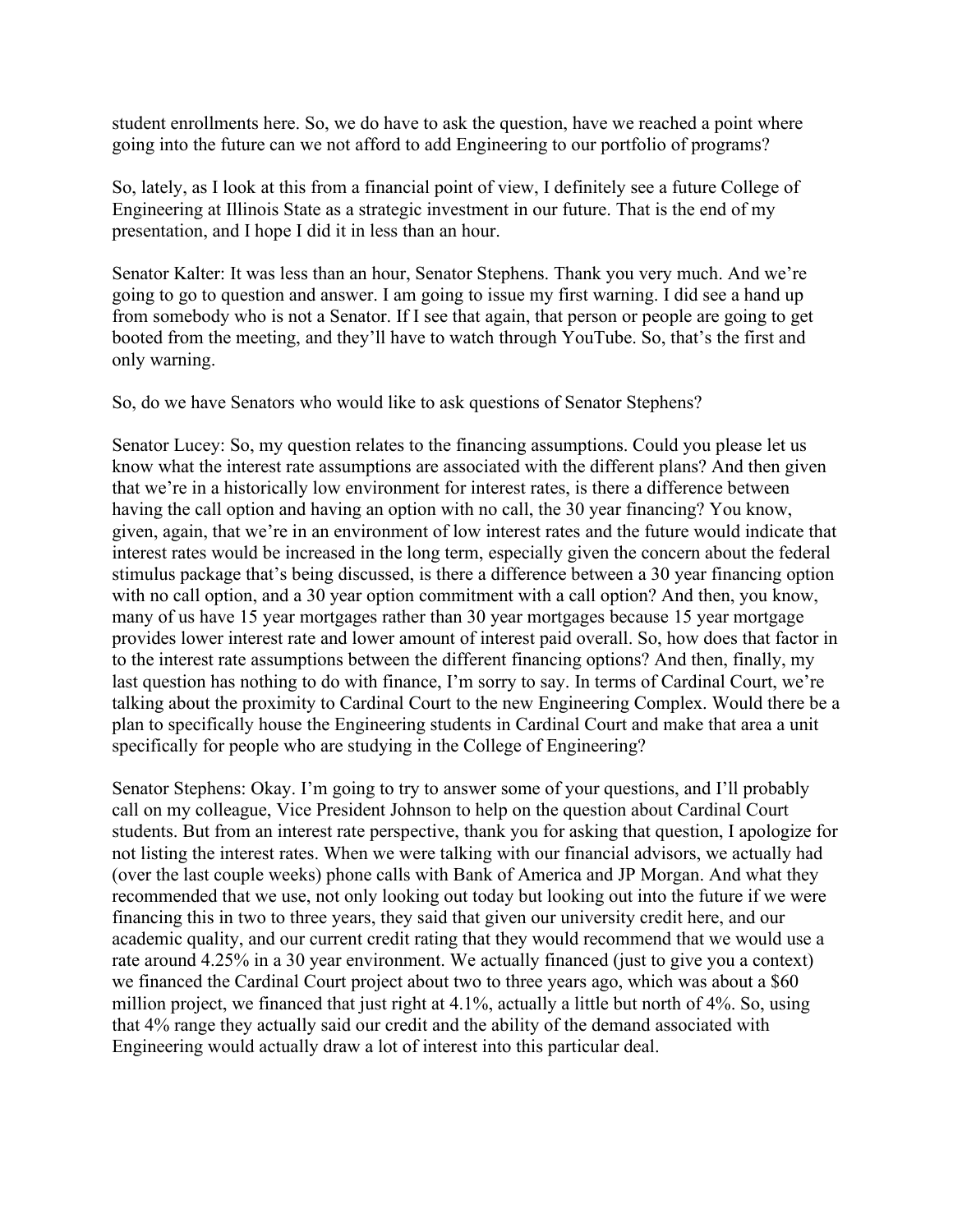From a tenure rate environment, I used 2.25%. Just to let you know, I was probably being a little bit conservative there. At the Friday Board meeting we are refinancing 10 year debt, which is some existing COPS Debt that we have. And actually we've got some tentative commitments from banks actually sitting at 1.2%. So, the fact that I used 2.25% is being a little bit conservative, considering the amount.

So, your question about call options, typically in an environment when you're asking for a call option around 10 years, that's kind of expected. So, most lenders don't price a premium in for that. About the only way we price in a premium, require a premium, which would raise the rate, was if we ask for a call option of about 5 years. So, a 10 year call option is very common, and is actually encouraged by a lot of the lenders. A lot of times most of them don't even want to carry that debt out that far.

With respect to the students, you know, being dedicated to Cardinal Court, perhaps Vice President Johnson here can help.

Senator Johnson: Yeah. I think that's something that we would take a look at. We would probably want to at least consider having a critical mass of engineering students there. But, again, when it comes to our housing and housing environments, we pay particular attention to gender make up, race and ethnicity and diversity make up of areas, not that we target and can have full control over those, but we want to make sure that whatever we put in place is sensitive to trying to create diverse environments and not just specifically areas that are geared towards one type of background with our students. But it would make sense to have at least some type of a critical mass of students within that area devoted towards engineering.

Senator Kalter: Senator Lucey, does that address all of your questions?

Senator Lucey: Yes, thank you.

Senator Kalter: All right. Terrific. I think I saw Senator Blum next.

Senator Blum: Yes. Just as a point of clarity, I wasn't sure if you were talking about the debt being borrowed from individual banks or whether you were talking about bond issuance as debt. I just… can you answer the question?

Senator Stephens: Sure. Thank you for asking that. Typically, when you're doing a 10 year debt instrument, most banks usually don't want to put 30 year debt on their balance sheet. But the debts that we've issued around ISU over the last few years, and including this one we've got coming up this Friday, banks actually love to stay in a 10 year duration. And so, anytime you're going out 30 years you are going to go either to institutional lenders, you can go to pension plans. And, actually, the 30 year environment you bring in a lot more capital, you actually bring in some mutual funds that are interest and that have a social educational support aspect to them that gear their lending toward opportunities just like this. So, we would gain the lowest interest rate and the highest interest by going to the public markets for this, rather than just simply going to even a bank like Bank of America or JP Morgan.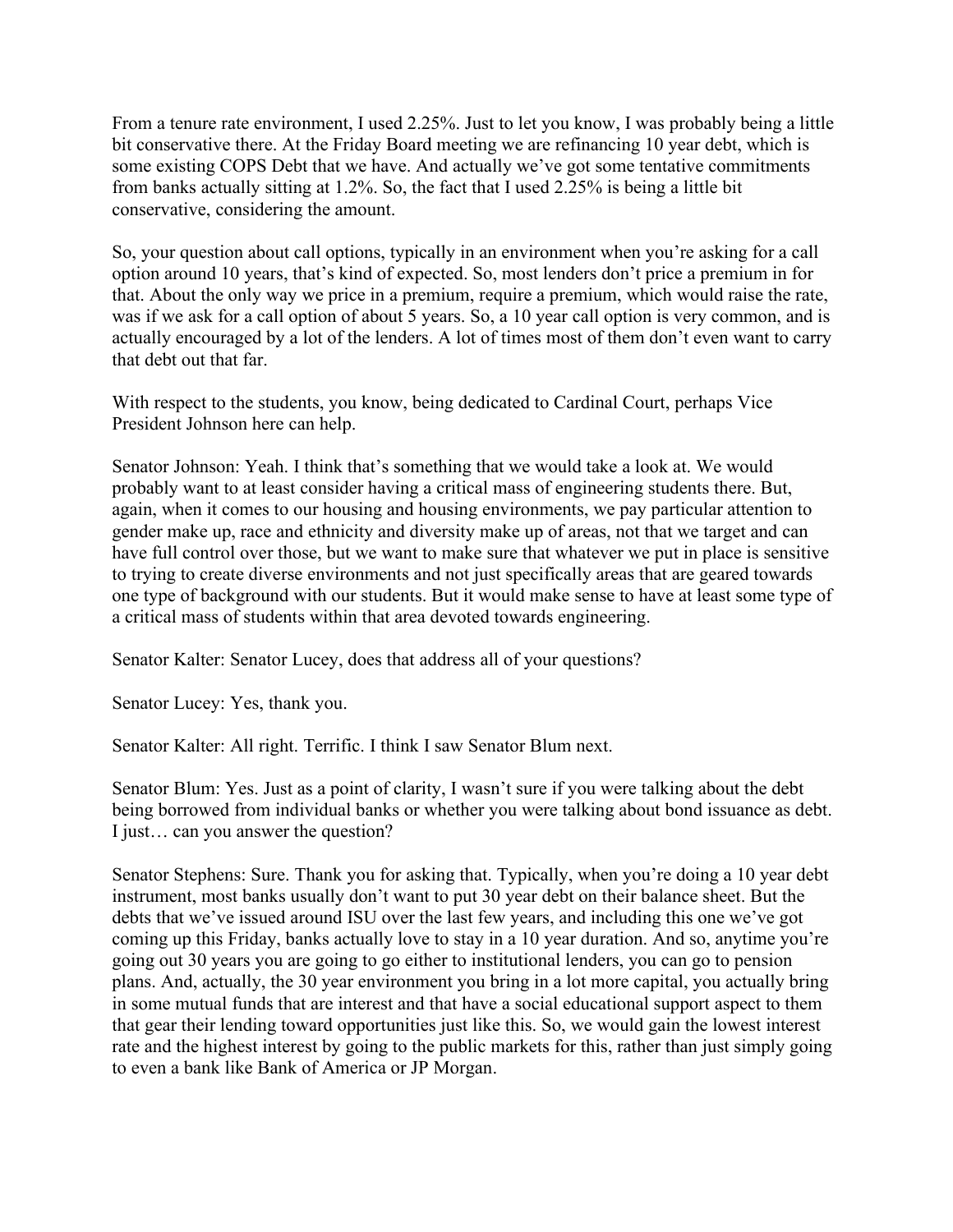Senator Kalter: All right. Thank you. And Senator Blum do you have anything else?

Senator Blum: No. No.

Senator Kalter: All right. We'll go to Senator Horst.

Senator Horst: I have two sort of quick questions. The first one is in one of your last diagrams about Phase 2 you said the new building would allow you to expand for an extra 800-1,000 students.

Senator Stephens: Right.

Senator Horst: And I'm wondering if the total number of students would be 1,000, or 1,000 plus the 520? And then, my second question, or more of a comment, is that when we worked on the naming policy a few years ago, I did get a chance to look at the U of I naming policy and they had very set parameters for how much they would expect for funds for naming a college or naming a facility. And I did know that ISU does not have those kind of parameters. And I was just wondering if you're exploring setting, maybe with the Board, some sort of benchmarks for how much you would expect for naming of a college, for instance?

Senator Stephens: Yes. We actually, Vice President… with respect to your last question, Vice President Vickerman has been very much working in that space. From a naming perspective in higher education, there's traditionally a certain level amount that's needed in order to actually have either a facility itself or a college. If you can remember when Wonsook Kim, when she provided some of that funding for that, there's a certain element of level, and of course we would certainly entertain that for any individuals who wanted to consider that kind of case.

And as I said earlier, your question, I appreciate your asking that. When I was looking at what would… how much space, you know, what a \$100 million, how much potential enrollments, when I looked at the John Green renovation, with about 500 students, at about \$45-\$50 million, it's not rounded \$100,000 per student. So, if you've got \$100 million project using that simple math, you essentially looking at, you know, probably the upper end of about 1,000 students. So, \$100 million facility depending on how it gets, you know, positioned, we could easily hit 800 to 1,000. So, our program would grow from 520 up to maybe 1,300, maybe as high as 1,500.

Senator Kalter: All right. Now, Senator Otto.

Senator Otto: Thank you. And thank you for the presentation. I think faculty are very interested in how the institution is going to grow and the facilities that you presented are really beautiful. I think we'd all like to work in facilities that are that modern and that beautiful. But it seems like to me and for my colleagues that, you know, this is a big financial outlay and that we have a lot of business that we need to take care of that we are already are doing. We're not supporting the programs that we have. We can't hire faculty. We're not getting merit increases this year. We're not paying grad students or many staff members' living wages. We have a massive salary compression problem that has, you know, there's no plan to address. So, I'm interested in, and my colleagues are interested in hearing how we're going to fix some of the financial problems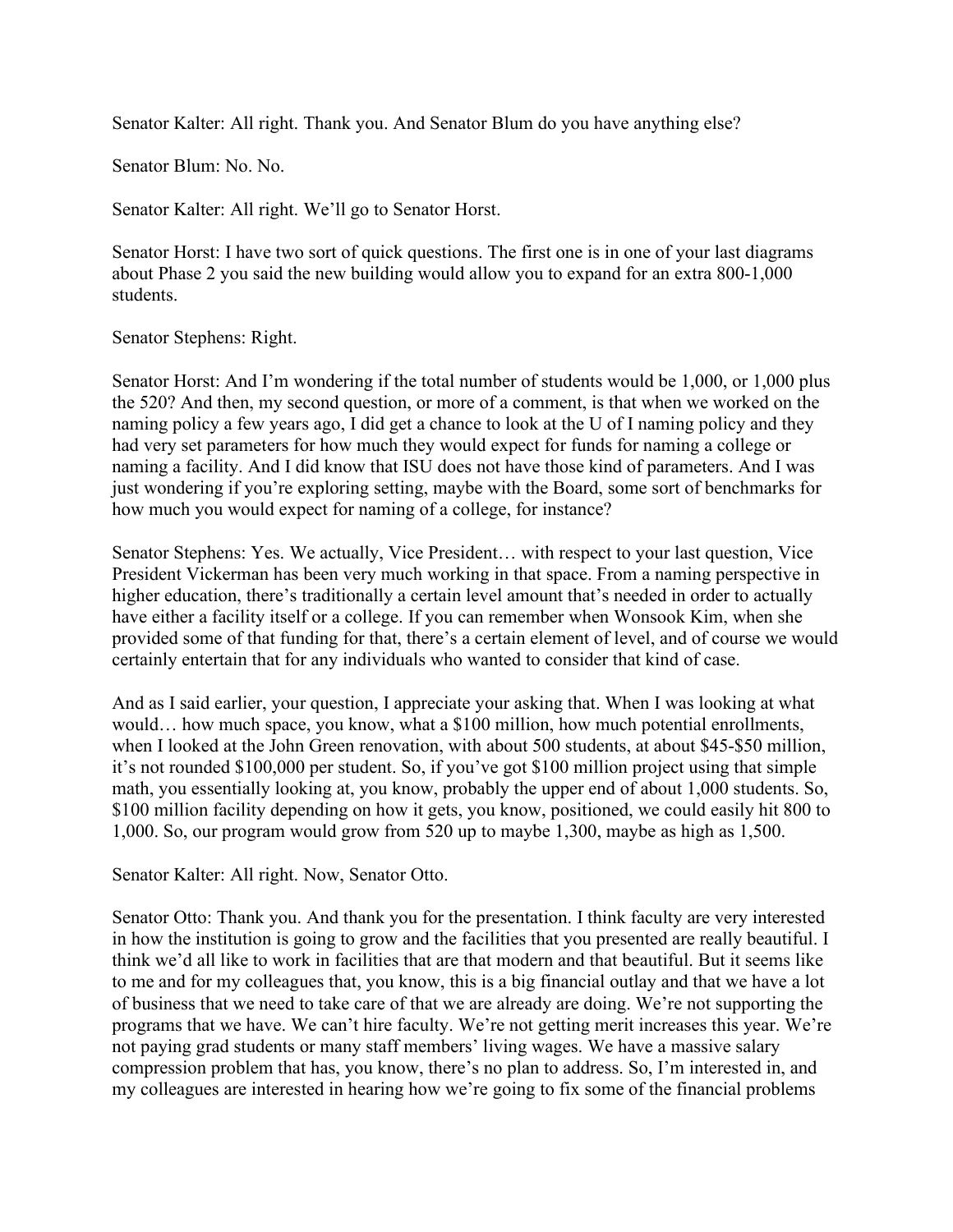that we already have? And one other quick thing, I did not see a line item for the considerable costs for individual faculty lab startup money. And I'll take my question.

Senator Stephens: Okay. And I'll try to answer some of this, and actually invite Provost Tarhule and President Dietz if they choose to answer some of this as well. Thank you for bringing up the question of the existing space. I'm glad you did because as I was developing this fiscal model and talking with Provost Tarhule and the President and the cabinet, we've got to invest in our existing facilities. What are the things that we have earmarked? If you've noticed in the last couple of years we've dedicated some of our fee increases to AEF. That AEF fund is new. It's only a couple of years old. And that is producing fee revenue that is designed and only designed to support instructional space. And so, we have it, as you may not have remembered, but last July we had a couple of academic spaces that we were asking the Board to go ahead and approve, and those were going to be dedicated by AEF fees. That was the Student Success Center as well as, I believe it was the Greenhouse. Unfortunately, when we hit the pandemic they asked us to place a lot of our capital needs on hold.

And so, we continue to identify the variety of improvement needs around the campus. We continue to seek funding from the state. As you know, the College of Fine Arts finally received their \$62 million appropriation. We are actually working through the relocation and the planning for that. We try to plan in our fiscal models to renovate that space, and now that we've got the AEF fee and the ability to do that (we didn't have that before), we're hoping to get the Board to help us, allow us to begin to invest in our campus facilities.

So, you're right, at the end of the day, this is a new and renovated facility and, you know, if you can recall as I was doing the financial analysis, it does produce an operating margin of tuition minus costs. Unfortunately, we've got to build the building. So, once it reaches beyond that date it provides those resources. But we've definitely have got in the model the need to expand laboratories. If you saw in there, it was some of our non-engineering labs, we had \$1.8 million dedicated to that. If you're talking about other labs that aren't related to this program, that's what our AEF analysis is all about. So, I would recommend you continue to pose those questions through the Provost office, and he and I work very closely together with the President, trying to identify these capital needs and invest where we can, based on the resources that we have. So, we're hoping that the Board, as we exit this pandemic, that they're going to allow us to start to make some of those campus investments. Provost Tarhule, would you like to step in and add some more comments in this area?

Provost Tarhule: Thank you so much, Stacy, for that question. I think, as Vice President Stephens has said, the AEF has actually give us a tremendous amount of opportunity to renovate and update some of our existing facilities. This is something we didn't have before. We are actually entering a new environment. 20 years ago, an institution thinking about creating a whole new college like this on its own resources was probably unheard of. But this is the situation we find ourselves in, because the state is no longer providing public funding. And so, this is an innovation to keep going because of that situation, something which renovating facilities ideally these facilities existing facilities were built by the state, they have a responsibility to renovate them, but we know they are not doing that, and they're not likely to do that soon. And so, the AEF allows us to do that. And I think that (today in fact) Dan Elkins in my office distributed \$1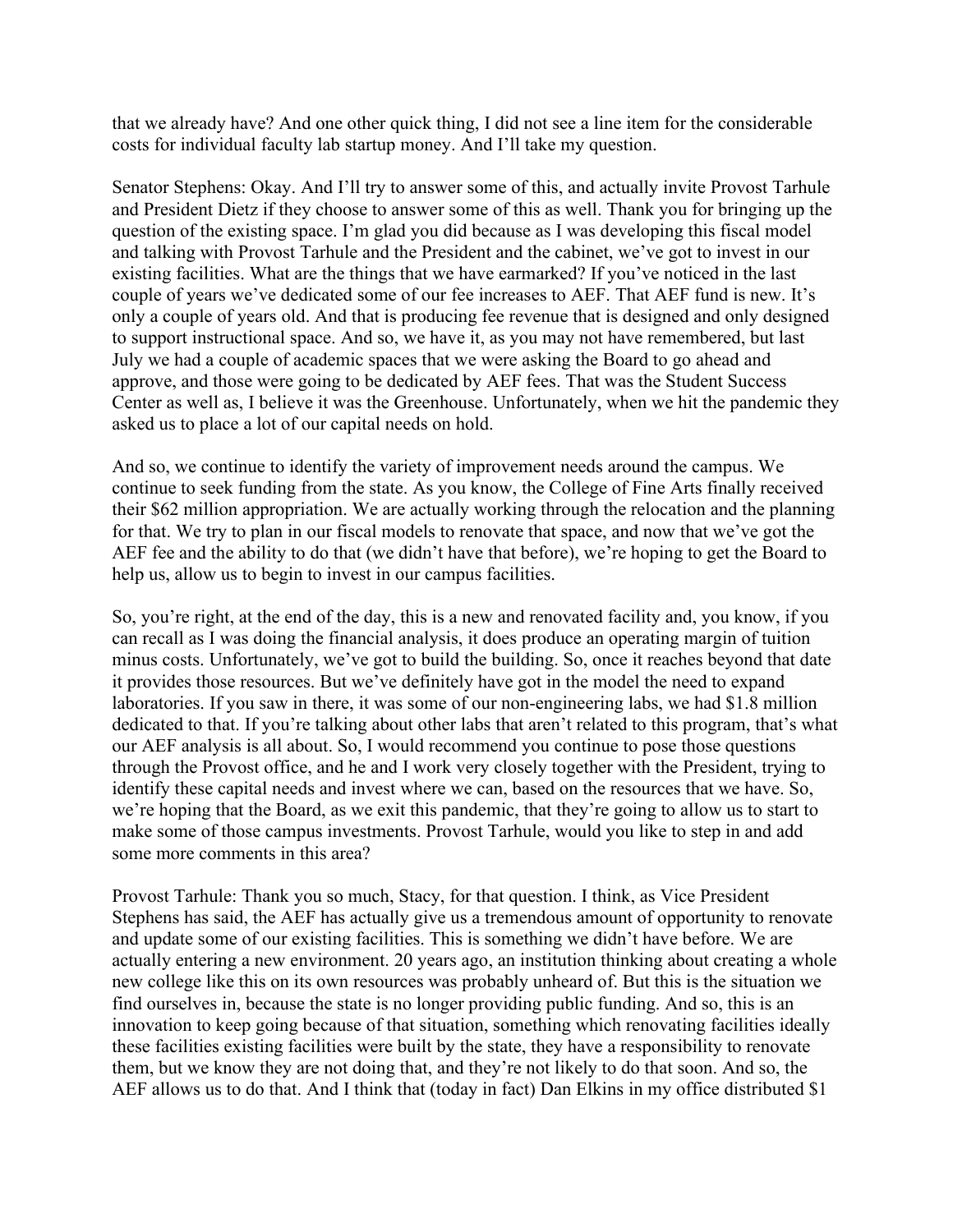million from the AEF fund to different colleges that had asked for funding, including space renovation.

Next year, we'll look into doing something like \$3 million of additional space, academic space renovation and upgrades. And so, those requests are going from your department through your deans, and we're really looking to be able to do more. On top of that, Vice President Dan Stephens and I have identified some major projects that we'd like to do very quickly, as soon as the Board allows us to do so. One of those is the rotunda, which I'm sure you're familiar. We're really looking forward to renovate that. The Greenhouse is something that is very high on our agenda to renovate. The Student Success Center on the first floor of Milner is something we've planned to renovate. So, we have a lineup of these kind of renovations, including major projects like that, but also annually a lot of spaces as you identified and goes through your deans. So, I think that in a few years, as things get back to normal, you're likely to see a major impact, a major change on the campus because of the facilities we have.

A couple of, very quickly, you mentioned some of the existing problems that we have with compression, salaries and so on. This is very true. This is very real. Unfortunately, you can't borrow money to do those things. You realize from the presentation that we just had, we're borrowing money and then we're paying back that money as the program brings in money, makes money from tuition. We can't borrow money to fix things like salary compression, or some of those other things that you have mentioned. So, they're real, but in fact as we do some of these other things hopefully it give us the margin to begin to address some of those things as we free up some money.

Finally, I should say also, keep in mind we're talking here about growth. But part of this growth may just be replenishment because everyone, as you know, is concerned about the enrollment crash. So, we have projected everything as though these additional 520 students are going to increase our current enrollment. In reality that may not happen. It may be that as we lose enrollment in some places that the students are replacing those. So, if we were theoretically to not do this and also suffer the enrollment crisis, that's the last slide that you saw Dan Stephens put on, you then will be in a situation where we are losing money with no opportunity of making it up. On the other hand, if we did this, once the debt is paid off, notice we have a \$2 million net operating budget, once the debt is paid off, that's money that can go to supporting the rest of the university. It doesn't have to be in Engineering, and in fact, if we were to get to Phase 2 ongoing half way through the project, that comes so much faster and that means all the additional revenue that is generated from engineering then goes to support the rest of the university. That's why the question, you know, can we afford not to do this is really important. Because it may look like it's expensive but in the long run it's strategically really important and the wiser thing to do.

Senator Kalter: Thank you. Senator Otto, does that address your questions?

Senator Otto: Yes. I do want to point out though that President Bowman had an aggressive faculty salary decompression initiative that went on for years, and we should definitely look to that history to solve this problem. And I also urge you to negotiate in good faith with the Graduate Workers Union. Thank you.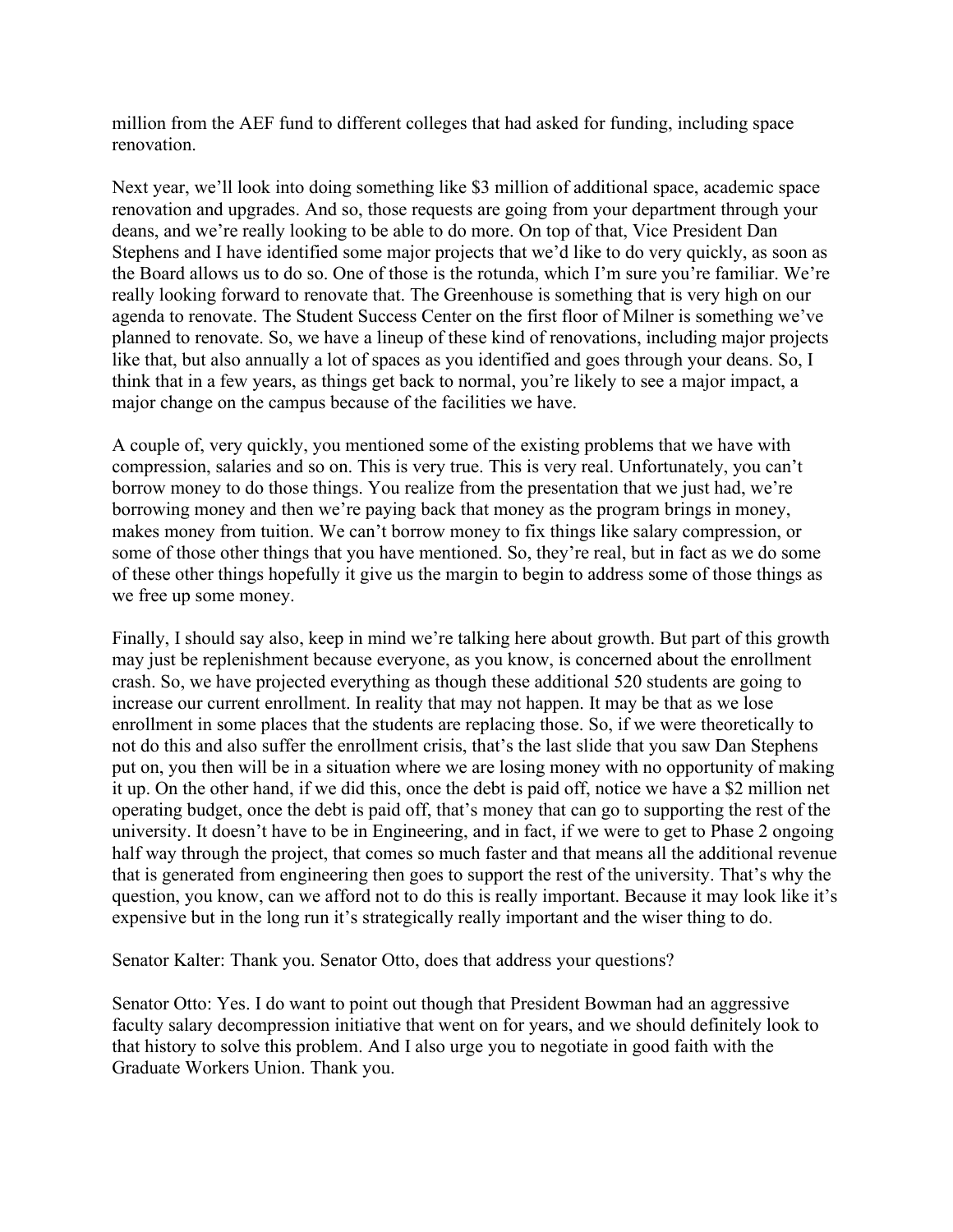President Dietz: Senator Kalter, if I might, I would underscore everything that Senator Stephens and Senator Tarhule said. I would add one additional thing. It appears that the current Governor and hopefully the General Assembly are more interested in protecting higher education than has been the case in the last several years. They've demonstrated that by, today, and I'll talk a little bit about the budget in my Administrator Remarks. But there's more of an appetite for capital renewal funds and maintenance funds from the state than there has been in the last decade. And so, what's happened… to address maintenance issues and recurring maintenance issues, money to fix that has had to come out of the general operating dollars. If in fact, the state is able to come up with some capital renewal money and some money for some general maintenance, that's money that we can save in the operating dollars to address some of the issues, Senator Otto, that you just brought up. I couldn't agree more. We need a better plan, but we also need a plan to generate the revenue to help with that. So, if the state can help us on the capital renewal side and the maintenance side that will help us also free up some dollars to address the issue you just brought up.

Senator Kalter: Thank you, Senator Dietz. And we'll go to Senator Nichols.

Senator Nichols: So, I had a question on the phasing in to steady state numbers. To start with, national attrition rates at about 50% in engineering, would you envision that the first class would be 130, then the second year's admission that number would bring the total up to 260? Or would it… we would just try 130 for a few years and see what number we hit steady state? Or would we frontload by bringing in potentially 185 students in with 30% and 10% and 10% attritions over the next few years hit a steady state of about 520? And I think all of those are viable depending on you balancing the initial cost. If you bring in larger beginning classes then you need more than the six faculty members. But also, balancing out wanting to have strong graduating classes the first few years that they're in there. I just was curious how you envisioned reaching steady state in 4 years. Is it a slow even thing or is it just going to be we adjust every year to hit our steady state number?

Senator Stephens: Thank you for asking that question. Actually, you are correct. This models out those students that stay in the program. And so, in order to get 130 students or 520, we're going to have to recruit those a larger number than that. Now, what I said earlier is what Provost Tarhule alluded to, is that we've got enrollment challenges that we're going to be facing, so our ability with an Engineering program to recruit highly qualified students. If they choose as they get into the program to end up not either enjoying engineering or being able to handle a certain… those higher levels of math and sciences, they're not going to quit school. They're not going to go transfer to another Engineering school. What they're going to do is they're going to pick another discipline on ISU's campus. And so that actually, at the end of the day, ends up helping us from an enrollment point of view. We can't certainly predict where they would go, but in talking with Jana, that number of recruiting to get 130 that stay in the program, you're probably certainly going to be in the north 150 -171-180, but that's kind of a way of making sure… I wanted to make sure I modeled in, you know, the proper allocation of those that are going to stay in the program. But I'm very confident that the students themselves, that when they… those that choose to stay in the program, we've got that fiscally modeled properly. What we have is a cushion for those students who choose to come in, we'll provide whatever the instructional resources and space resources for everywhere those students who choose to leave that and go to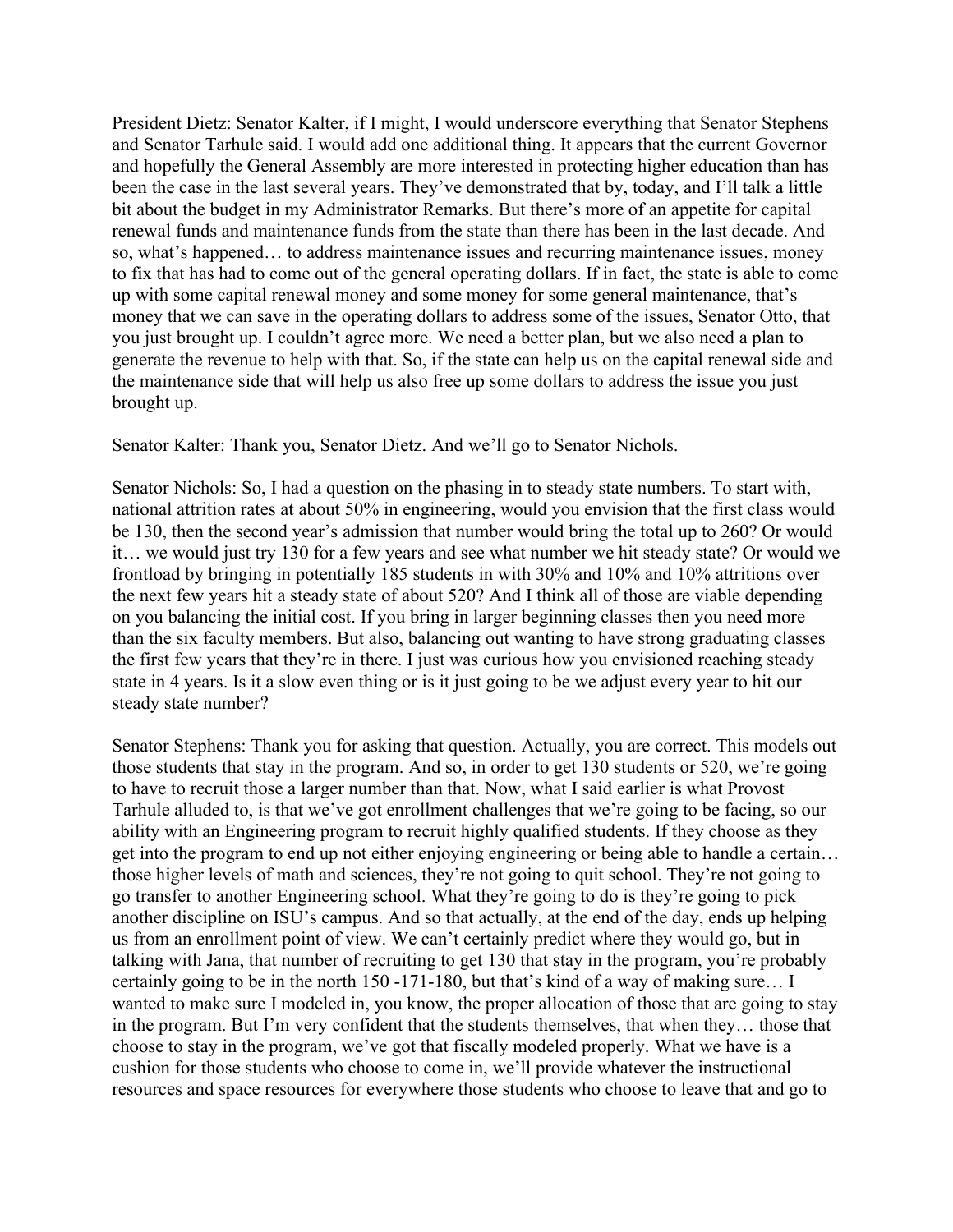another discipline, wherever they go, that need will surface, and then we'll immediately respond with it. But we've got higher enrollments and that's, at the end of the day, what will help us in every discipline they stay in.

Senator Kalter: Senator Nichols, it looks like that response to your question, yes?

Senator Nichols: So, just a quick follow up. So, then if we're envisioning recruiting more students, then do we need to frontload our faculty hires a little bit more to hit the ratio that we want? So, instead of the six the first couple of years, maybe consider eight the first two years.

Senator Stephens: Right. Yeah. That's a good point. I can adjust. I can work with Provost Tarhule and talk a little bit more about that. But, yes, we would just be providing more instructional support in wherever that is. But the resources would certainly be there to maintain the current faculty to student ratio we have today.

Senator Nichols: Okay. Thank you.

Senator Kalter: All right. I have a couple of questions but because we've gone for about an hour and ten minutes now on Engineering, I think probably the best thing will be for me to lay out the questions but not have you answer them this evening, and maybe carry them over to the first March meeting. The other thing I was just going to say, obviously, you didn't have the ability to send us the numbers in advance. I think we did that last year but wasn't able to do that this year. So, I would kind of like to study some of those numbers that you played out and perhaps have our two budget and finance committees just take a look at that, because we do look at the financial implications of programs if they're coming through the regular sort of curricular process. I was kind of concerned about the margin. A \$2 million margin may seem like a lot to people, but I know that that's less than the budget of my own department. And so that concerned me, especially with the \$2.8 million per year layout compared to a \$1.9 million sort of margin there. So, Senator Stephens, it may be that I'll want to kind of have a one-on-one with you so you can kind of go over that with me at some point.

The questions that I had, one of them is related to Senator Nichols' question. I'm wondering what the course load assumptions were for the faculty that were coming in there, and sort of what, you know, different sort of models there, how those would adjust those numbers and make a difference in the margin.

I'm wondering if there are any anticipated hidden costs if the programs were to actually increase our overall undergraduate enrollment at ISU rather than keeping it stable, and where those hidden costs might fall. You know, sort of what sectors would they be in? What departments? Would it be in housing and dining? You know, where exactly would those fall? And would they be cost or would they be actually additional revenues?

The one that I think might take some time would be to go over some of the reasons why the other seven possible sites for the building were thrown out. And so, again, I'm not going to have you answer that one tonight.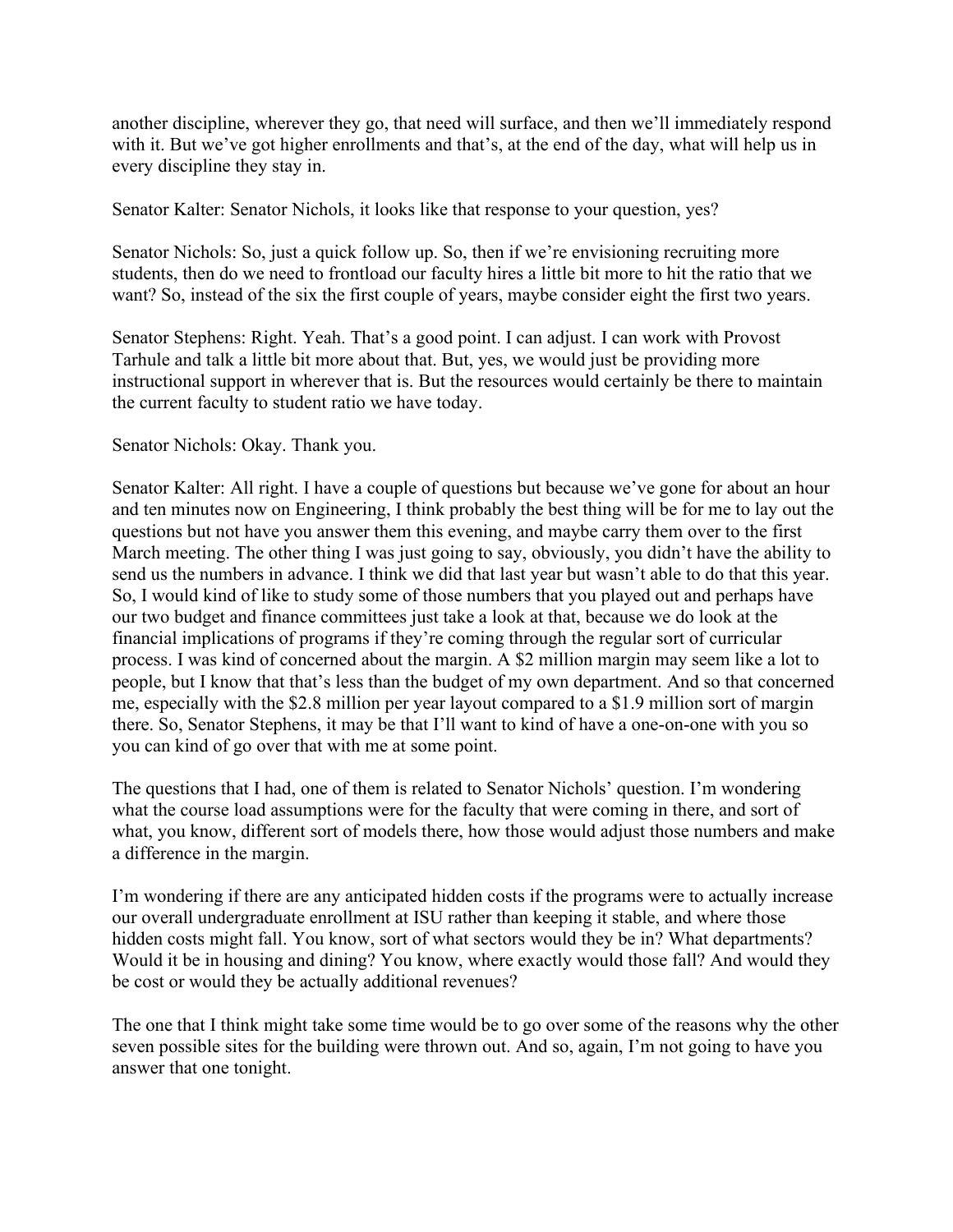I've also been wondering about how these plans might impel us to change our cross campus transportation, sort of our pedestrian mall infrastructures. Whether we would need to have bridges or tunnels over or under Main Street with the traffic. And whether we might need to change our course scheduling models, you know, those kinds of things.

And I think that's it, because the other one that I had has already been answered. So, if there are no other questions on Engineering, let me just give a second or two… Ah, yes. Senator Lucey, go ahead.

Senator Lucey: So, my question is more clarification than question to make sure I understood the financing. When you were talking about financing with the two banks, what you're talking about there is a direct loan from one of those institutions, is that correct? And my question is, if that's the case, was any consideration given to going to the market and issuing bonds and that process?

Senator Stephens: Yeah. Actually, the 30-year scenario would likely end up probably as kind of a public market. It could end up in a… chances are there would not be… although, you know \$45 million to some banks, you know, the size of Bank of America or JP Morgan is kind of small, but we would probably… we would get advice obviously from our underwriters and our financial advisors, where's the best interest rate environment, what are the best terms and conditions. And so, we believe likely those terms and conditions are going to occur as we say from some type of bond market setting as opposed to just one individual type bank. But it doesn't say, at the end of the day, I've done in my career that sometimes these underwriters will actually reach out to pension plans. And pension plans sometime will take on and be the single investor, and use that as an opportunity to invest. And so, \$44 million in some pension plans that are several billion dollars, we could end up actually having that being our primary lender that's provided through research done by our underwriters.

Provost Tarhule: I just wanted to add that we want to develop an FAQ associated with this program. So, those who haven't had an opportunity to ask their questions, or if you haven't had them adequately addressed, please send them to Senator Kalter, and through her to me. We've already got some questions, and we've already started working on those. We probably can't post those until we have some sense of direction from the BoT about how we're going. But as soon as we get those, we'll be posting those questions, and we actually want to get as many questions as you can, and the group will, behind the scenes, spend time to provide detailed responses to make sure that all your questions are addressed.

Senator Kalter: All right. That's wonderful. Senator Tarhule just did the proverbial stealing of my thunder. I was just about to ask for people to email questions. So, that's wonderful. And by the way, the Board of Trustees meeting about this will be on Friday, as I understand it. This Friday morning, and that one live streams as well, so if people are interested they can watch it. So, what I was going to say was, you know, if you do have any questions that you didn't think about on the spot but that do come up after this evening, please do email those to our Senators, in other words, to the Senate office right,  $\alpha$ csenate $\omega$ ilstu.edu. I think I meant our two Senators, Dr. Dietz and Dr. Stephens, and then also Dr. Tarhule. And we like to kind of keep those for the historical record as well, especially, you know, given that if this goes forwards, this is a pretty important step in ISU's history.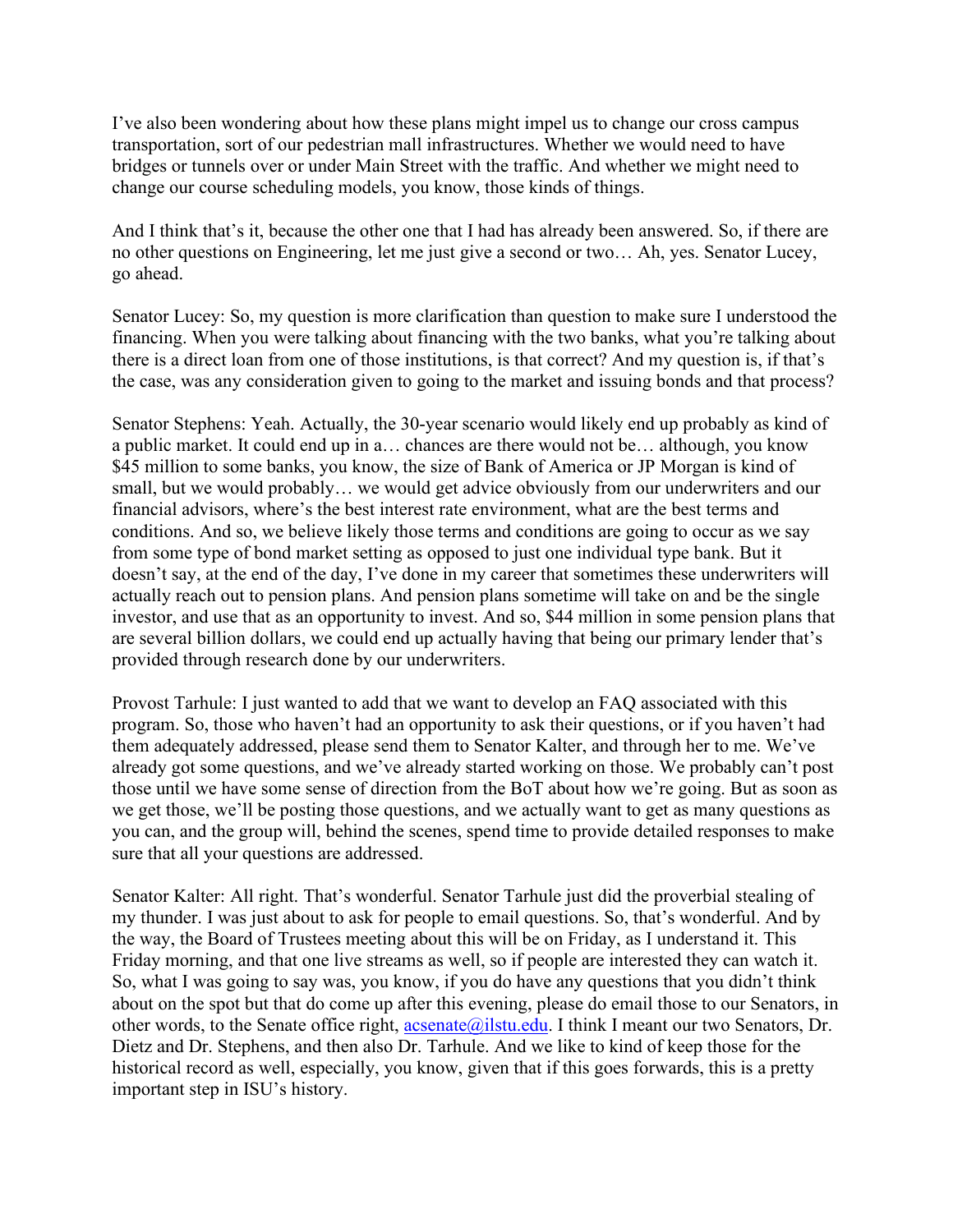The other thing I was going to say was that the Executive Committee on Monday is going to discuss whether we are ready to bring the four action items that would be associated with this program proposal forward for next time. That would be basically the approval of the program concept and curricular model, the approval of the proposed organizational change (which would be the creation of an eighth college at ISU), the approval of the capital plan (facilities, siting, and budget), and then the fourth one would be the approval of the overall financial plan. All right.

We're going to go now from here back to Senator Stephens, and also perhaps to Assistant Vice President Sandy Cavi, and Budget Director Amanda Hendrix. We're going to have a presentation about the state of our university finances during the pandemic.

Before we start that I just want to say thank you to the consultants for being here to field questions. I think this was the second night that you were here without having to field any questions, but you know what our questions are, so you'll be able to help us answer those.

## *Presentation: Pandemic Budget Update (Vice President for Finance and Planning Dan Stephens, Assistant Vice President for Budgeting and Planning Sandy Cavi, Budget Office Director Amanda Hendrix)*

Senator Kalter: So, you might recall back in the fall that we had hoped to schedule these presentations during the pandemic just after the  $10<sup>th</sup>$  day Census. Senator Stephens has obviously been busy and has many other obligations, so we weren't able to do this one at the last Senate meeting, so we're doing it at this Senate meeting. And, Senator Stephens, why don't you take that back away.

Senator Stephens: Thank you, Senator Kalter, for this. I appreciate the opportunity to bring an update. What I will say in the beginning of this, the pandemic has definitely been a fiscal challenge to us, and in the fall we had a pretty substantial number. We still have that, but what you're going to hear tonight is that numbers been lessened quite a bit by some federal grants that you'll are hearing on the national news that we've recently received. So, if you don't mind, what I'm doing is I'm going to actually share the information that was provided in the fall and then show where we are standing in the spring.

Okay. But before I get into the numbers, I want to talk about what has happened from a federal and state legislative support. If you remember back in the fall what the pandemic occurred the CARES Act was initiated. That CARES Act provided essentially two funding supports: one for student emergency aid (a little over \$8 million) and then a matching amount of \$8 million. We obviously used that both in the spring and in the fall covering for student needs, as well as for some of those student refunds that we offered last spring. There's also, the Governor's office released some funds identified as GEER. It was predominantly used to close what they call a digital equity gap. It was about \$2 million. That has been used to provide laptops and support for students, especially since we had to go to a more online teaching environment. So, those funds were helpful. Those were released last fall. But what just got released recently that we're just now beginning to work through the grant process is, they changed it from CARES, and the call it CRRSAA. It's actually the part that's dedicated (this was awarded back on January 17) the part that's dedicated to higher education is called HEERF II. It still carries the same amount of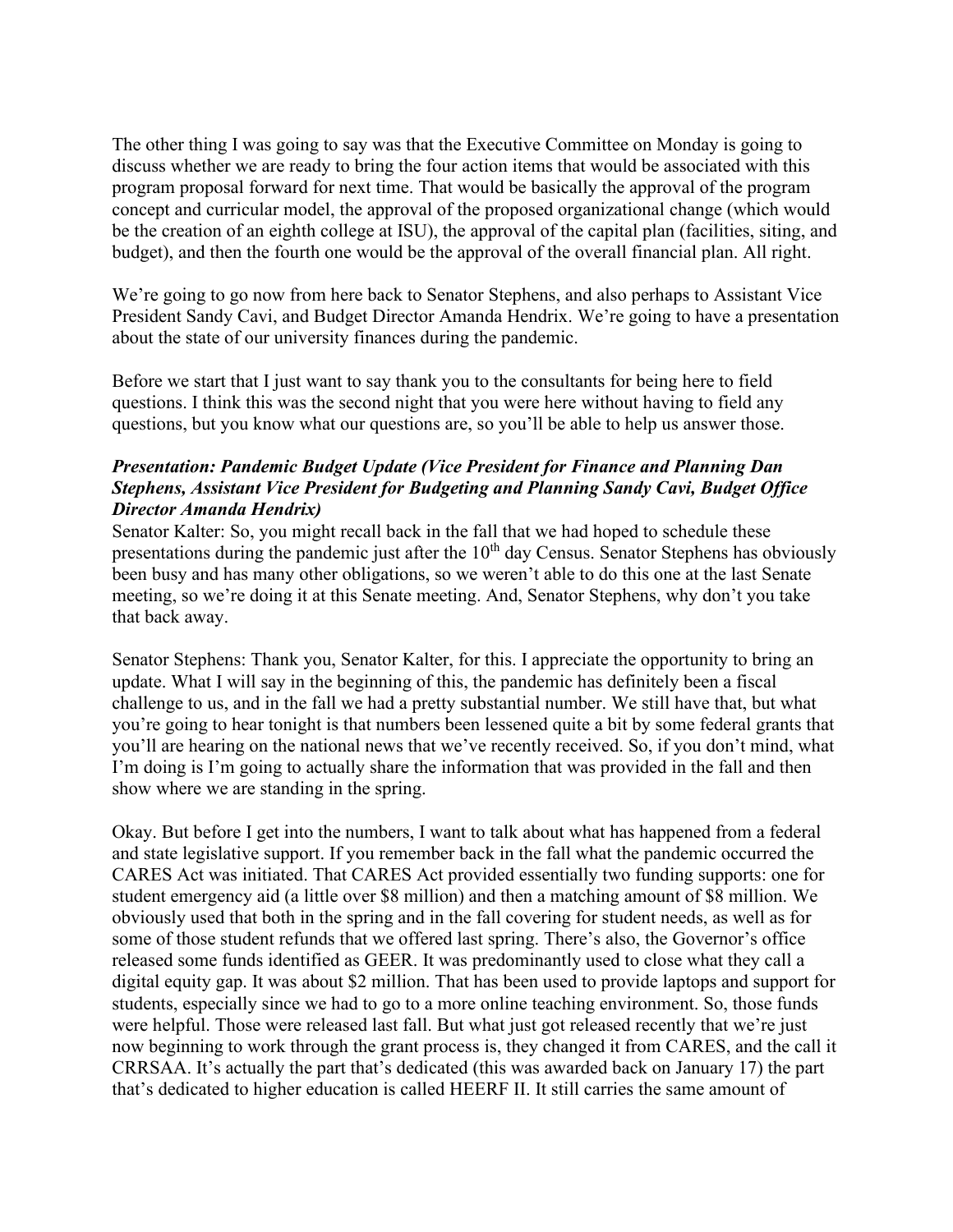student aid from the first CARES Act, same exact number. And the team, Jana and the financial aid team, are working on trying to get information out to students so they can begin to secure some of those resources. But from a university support perspective, we were fortunate that the institutional amount that they provided this time is almost \$17 million. And so, the last number was \$8 million and we're working through… there's a number of team members, both in the grants area and Sandy's on the committee, along with others, they're trying to make sure that we're reading through the federal guidelines correctly. But it looks like it's got a fairly good amount of latitude around either supporting institutional cost, or lost revenues, I believe the primary criteria is going to be if we can prove that the expenditure, or the lost revenue, is tied to the COVID-19 environment we should be able to request those funds and then get reimbursed up to this level.

There is conversations we're hearing that there may be a second GEER too response from the state, but we haven't gotten yet any amount or dates to when that occurs. There's also… we've started working with gathering information and seeing whether FEMA would provide some support. It's been a lot more challenging than people realize. I think predominately because FEMA's got a… certainly stretched and a lot of other reasons, you know, national disasters across the country. So, we've got a request, we've been working with the Illinois Emergency Management Agency to prepare an expense request and it's in for about \$2.7 million. We haven't received any notice yet as to whether that's going to be honored or not. Obviously, if that is honored that would relieve some more of our COVID cost. So, we'd draw those funds down from FEMA and not draw them down from HEERF II. So, we haven't heard yet whether that'd be accepted or not.

Okay. I'm going to bring you back to our fall estimate, back in, I think it was in September or October. Here is the same chart. You're going to see exactly the same information, the same format to make the conversation travel easier. The overall estimate back in the fall was around collectively between FY20 and FY21 with student refunds and the projected loss revenues and additional expenses, we forecasted last fall around \$72 million. You bring that forth to spring. Essentially, now we provide monthly report to the IBHE. So, every single month we're continuing to visit with some of our assumptions and clarify those. And so, as we at a summary level look at the spring, our overall total cost is still hanging around the upper \$70s, before we apply grants, so here is the CARES Act grant from last year. But here's that HEERF II grant of about \$17 million. So, collectively together when you step back from this our initial estimate of \$72 million has now fallen roughly to be about \$19 million. And you'll see in a few minutes, it's predominately the benefit of this additional grant, as well as we've been able to reduce some of our expenses in certain areas that we originally forecasted that ended up being less, especially in the COVID testing environment.

So, as we get into a little bit of those details, back in the fall one of the largest revenue reduction areas we estimated in the housing and dining in last fall was about \$32-\$33 million. In the spring, actually the housing number has gone up slightly just a little bit more than originally estimated, but the dining operations had an opportunity to, if you look at it, especially it's food cost and the fact that we had a lot less number of students in the dining agreement they were able to give a little bit tighter estimate around what their expected lost revenue was from dining. So,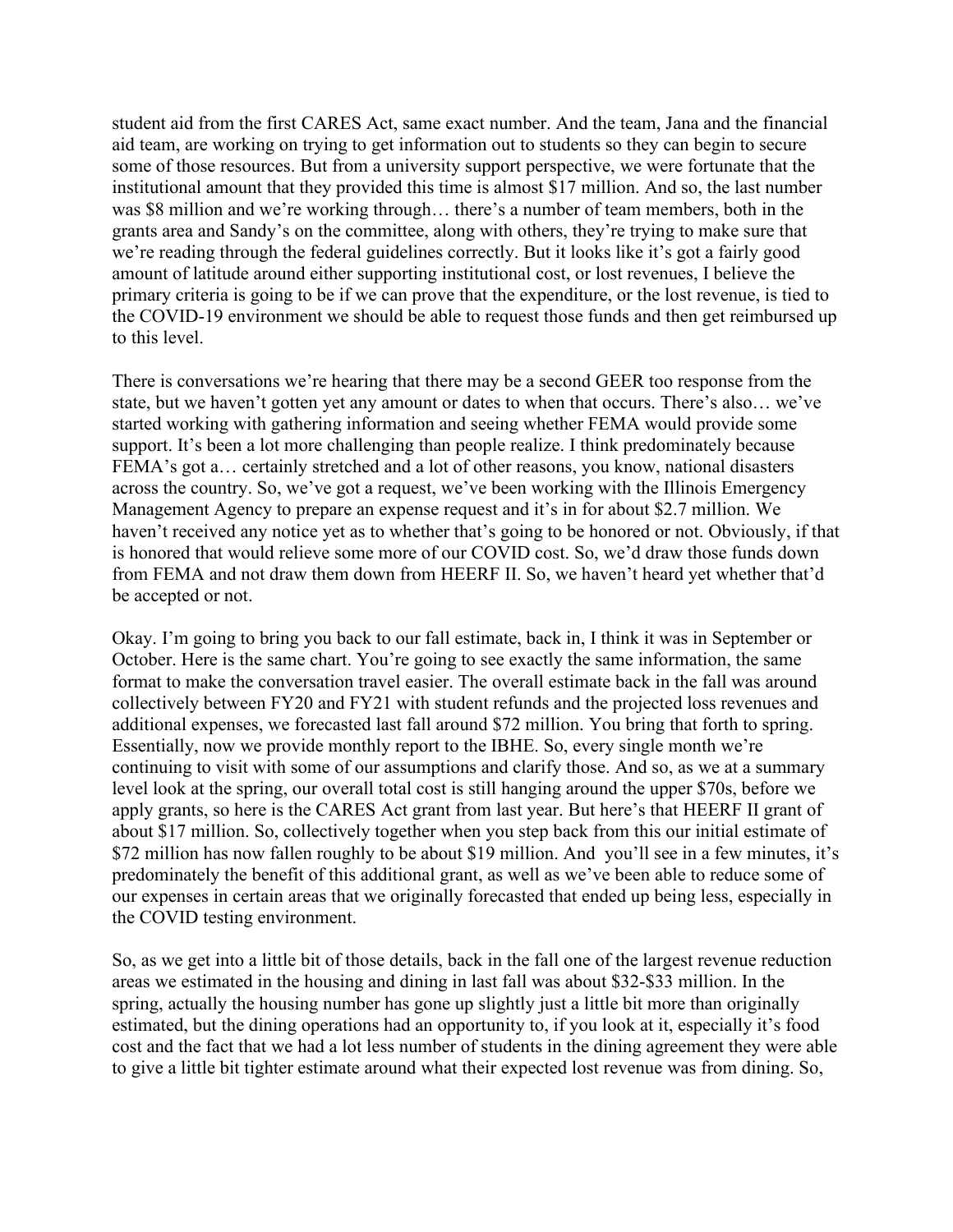collectively our lost revenues for all these particular areas actually had a slight increase collectively of about \$2.7 million. Some things went up, some things went down.

From an additional expenses area, this is where we captured essentially the Reditus testing, some of our other types of cost, but the largest area was, you know, was some of our facility preparation. We originally estimated Reditus be fairly high and also investing in UI Shield. So, back in the fall it was around \$14 million for FY21. Well that's actually fallen quite a bit. If you know, we didn't get an opportunity to partner with U of I. We actually, near the end of the fall term, we started investigating using an antigen testing which was at a lower cost. And so, we're no longer needing to forecast using the Reditus testing rate, which was around \$100 a test. So, we've tightened up some of this cost and some of the testing we need so it's actually brought the additional expense category down about \$4.8 million.

So, this is kind of the net summary for Housing. I was saying earlier, back in the fall we predicted it was going to be somewhere around \$15.7 million at about 50% capacity. It's falling fairly close, it's going up just a little bit more, up to about \$16.9 million. The Dining estimate in the fall was considerably higher, because we didn't have a real good opportunity to figure out how much of the reduced operating cost that would occur by not providing as much meals. So, that number dropped from \$17 million down to about \$14 million. Still certainly a significant reduction, but thankfully it's moving in a lower direction. From a tuition and fees perspective.

Back in the fall we did a quick estimate of essentially just working kind of from a head count perspective predicting that if we had a traditional spring enrollment relative to the fall that our projection for the year would be about \$1.8 million in total tuition for both terms, and then the student fee reduction about half a million. As we looked at it in the spring and decided to look a little bit closer, and rather than us look at head count, look at student credit hours, which is really where our fees and tuition are based off of. So, I apologize, this is a fairly busy schedule, but at the end of the day when we compared the fall term, fall to fall, we had from a headcount perspective about .8% reduced student headcount and right at only about 1% reduction in student credit hours. And then in the spring  $10<sup>th</sup>$  day we ended up with a little bit more runoff, about 1.6%, and from a student credit hour about 1.4%. So, when you do all that math, collectively we are projecting that our tuition revenue would fall around \$2.4 million, and then our student fees would be about \$675,000. So, just a little bit more of a higher estimate from the fall timeframe.

From an IT investment point of view, obviously by the time we get that reporting element in the fall we had made a lot of investments in our instructional environment. And we reported last fall that we had invested close to about \$5.5 million. As we continued to study that through the spring, this number has gone up to another \$100, 000. So, we're looking close to about \$5.6 million that's being captured just in the CIO shot, we aren't capturing everything everywhere ,but this is predominately where our largest portion of our IT initiatives are being funded through.

And so, how at the end of the day are we able to handle a pretty substantial reduction? Well, we've been fiscally conservative over the number of years and this is our chart for looking at our FY20 projected unrestricted and restricted position, which is our reserves. I underlined the word projected. Our FY20 audit is still, unfortunately, being held up due to some state reporting issues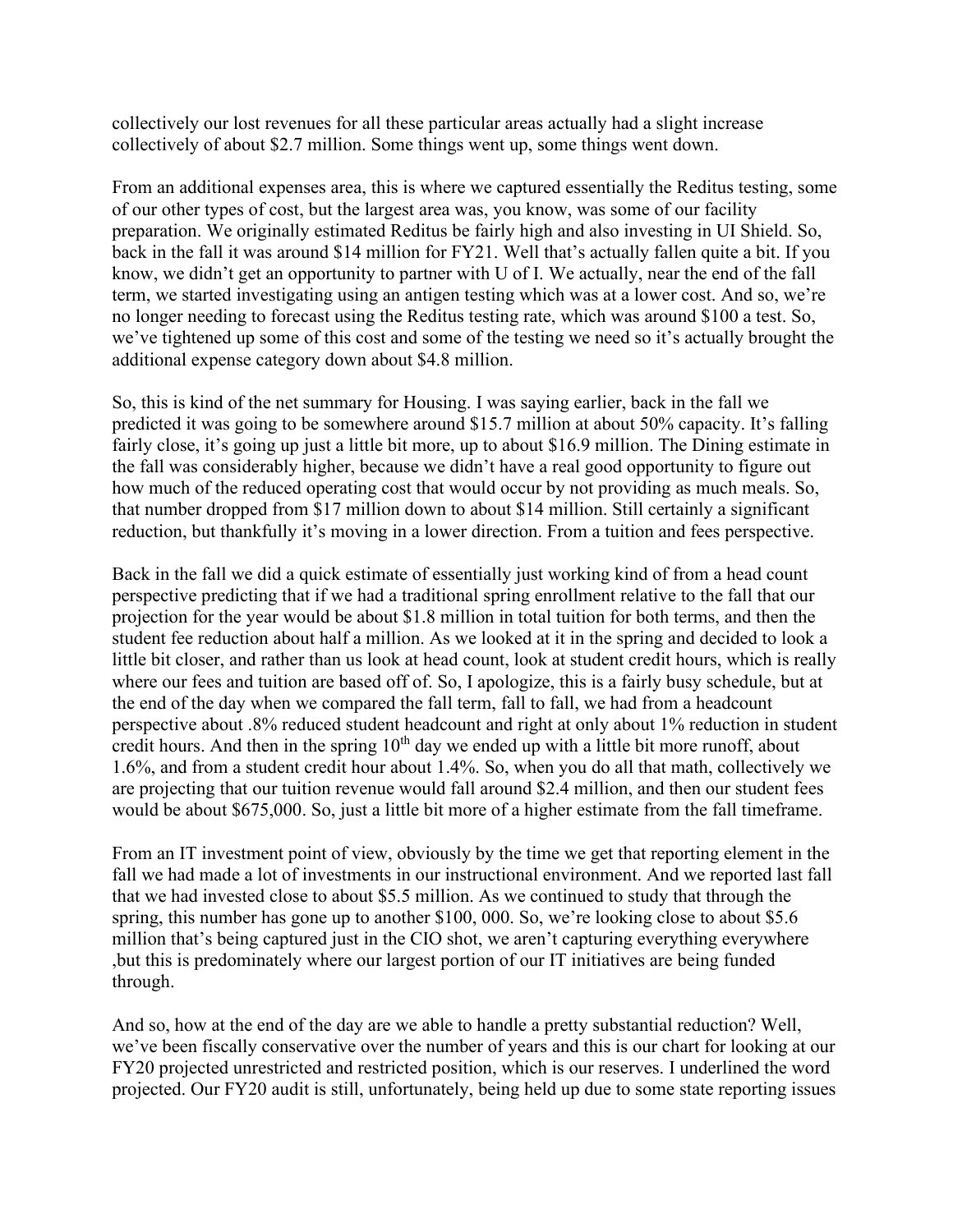related to OPEB, and so our numbers… we were ready to report back in November, our numbers aren't going to change, they just can't release that audit yet. But those numbers report that our unrestricted funds at FY20 are around \$114 million or about 47% of the total. We're about at \$241 million on our financial statements. The AFS System is sitting at June  $30<sup>th</sup>$  about \$127 million.

I call your attention a little bit, in the last presentation last fall, during the summer we had issued debt, we had that opportunity to recapitalize the Watterson Towers financing. So, we didn't do that until July, so it's not in those financial statements. But we borrowed those funds at, I forget, I think it was a little over 1.5%. That will flow, this \$31 million, will flow into these reserves and then that will help absorb, as you recall, some of these more material amounts of lost revenue on the AFS side related to Housing and Dining. So, at the end of the day, that's the big picture.

Senator Kalter: All right. Wonderful. Thank you. And we'll ask everybody, again, if they have any questions for you about all of that? (Pause) All right. Looks like not. We're wearing people out. So, I have two questions. One is about estimates for FY22, both in terms of lost revenue and extra expenses. I imagine that we're not going to be out of the woods completely by the start of FY22. Just wondering about that. And then also I have actually been wondering since this summer if there's any point, you know, theoretically or in sort of our material reality right now, at which a deficit in the non-academic side of the house, especially the Housing and Dining side, would ever lead to threatening the vitality of the academic mission itself? Sort of the core mission that we have to protect above all else. And if so, what would that point be?

Senator Stephens: Let me digest that question here for a second. Let me get back to the… looking out at FY 22, in order for us to actually predict that, I haven't spent any time, as you can imagine, looking out beyond FY21 and certainly working on Engineering and other stuff. Essentially, at the end of the day, and I'm going to get a little bit ahead of President Dietz statement about the budget so I'll go ahead and use it, but the state Governor has announced that there is a flat budget projected for next year, so that's a good thing. So, if we've got a flat budget there, we do have some rising expenses. Probably the biggest predictor about our fiscal strength is certainly going to be enrollments. So, enrollments not only in the classroom, but enrollments certainly in Housing and Dining and predicting the environment by which how many students will live with us, certainly, Vice President Johnson can maybe offer some comments there. But we do stand pretty… we've got a very solid reputation from an enrollment perspective. So, unless we have an environment shift or the vaccine doesn't continue to move the pandemic into the rear view mirror, I think next fiscal year is certainly going to be much more healthier than what we're looking at here. But I certainly can't right now offer any confidences as much as I can in predicting this. I can certainly model out the cost associated with enrollments, but I'd be using just simply the same type of estimates here.

Senator Kalter: And did you want me to give you a couple of weeks to think about the other question?

Senator Stephens: That'd be nice.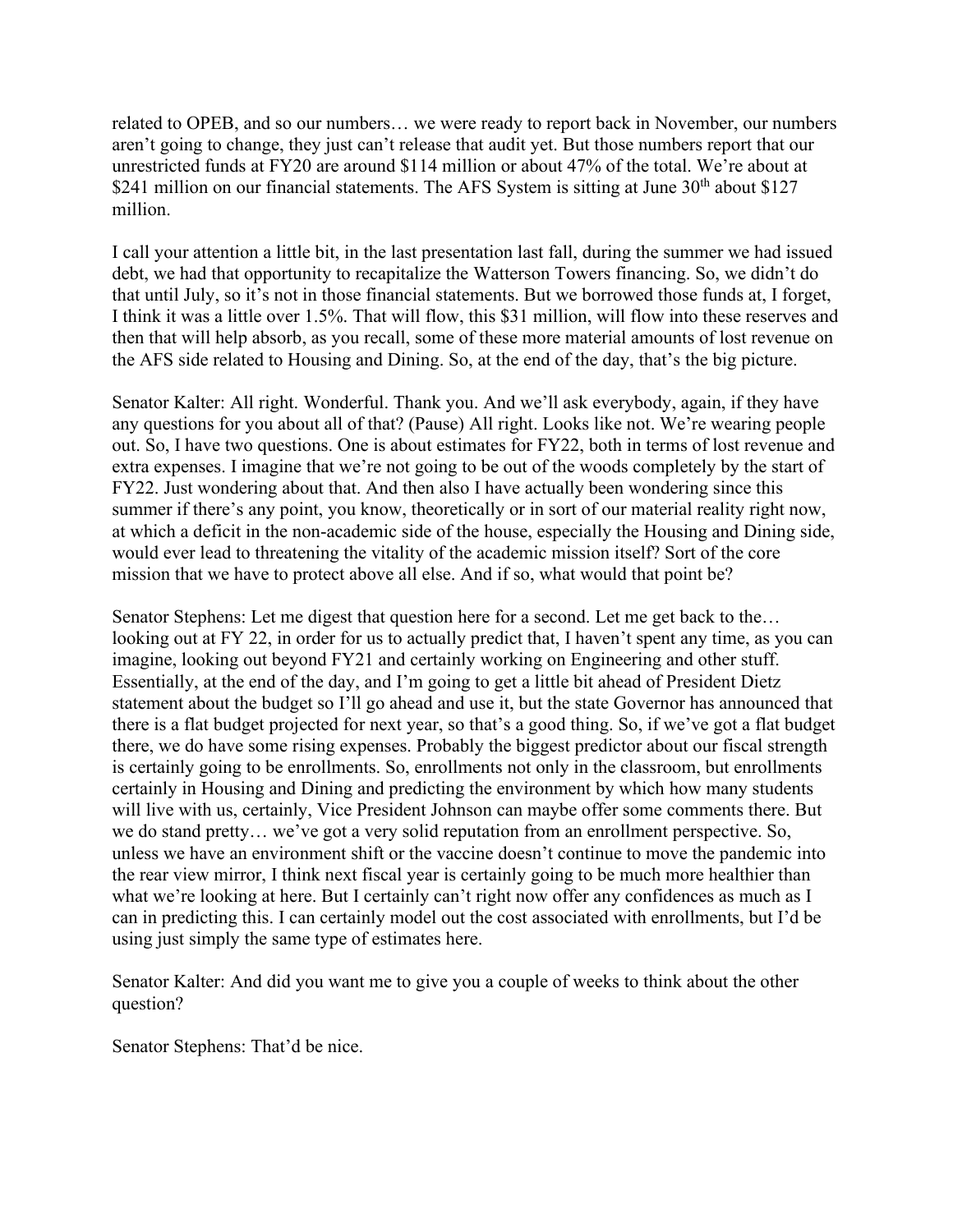Senator Kalter: You got it. Especially, because I see two other people have questions. You obviously know, you know, this is a really important question, and the one, I think, has been weighing on my mind. On the one hand, I was very relieved that the losses were mainly in the non-academic side. I'm sure that that doesn't make Senator Johnson feel good at all. But on the other hand I wondered, okay, is there a line that we can't cross there. So, I'll give you a couple weeks to think about that one. Senator Jones, you were next.

Senator Jones: Hi. I know you said that Jana was working on the release of those funds to students. When did you say that would be? Where student will be able to apply for those funds?

Senator Stephens: I know there's a team with Bridget in Financial Aid. I know they're working, making sure in the criteria before they actually announce and begin to seek students for the application for that. They wanted to make sure that they were clear about the federal guidelines around how it's supposed to be allocated to the students. We can certainly talk to her and have her... I know they're trying to release that information as quickly as possible, because we want to release those funds. But we just have to make sure we do it in a compliant way.

Senator Kalter: Thank you. And, Senator Otto.

Senator Otto: Thank you. I'm just wondering if there's any consideration of trying to reduce cost on the administrative side? And I'm also wondering if there's no way in which, under the circumstance, that we've actually saved cost this last year with people working at home and such?

Senator Stephens: Probably the biggest… well, I'm not sure there's a lot of savings with our, we may have gained some saving with less water usage certainly on campus. The facility costs to heat and cool the buildings that we have, I know we had to keep them at temperatures necessary in order for them to be occupied for those individuals that did need to come on campus. From an administrative, I know in my division, we're constantly looking at the areas that we support, and we look for cost efficiencies every opportunity we have. As you know, from a personnel perspective, the university made the commitment that we were not going to do any layoffs. So, we kept everybody employed there. There probably was some operational cost that may have been saved in certain areas but I would tell you it'd probably be kind of small since we kept, you know, pretty much a full employment. We had some travel, that's probably one area. Travel and conferences. I just don't have an ability to quantify that. But what we hope to do, if we've saved that money now then we'll, hopefully, as we come through the pandemic, we want to invest in our faculty and staff being able to do that professional development, because we missed that opportunity to do it this past 12 months, or maybe even for another 12 months. So, our goal was not to take those funds and redistribute them, our goal was to save those funds and then provide them, you know, for a need whenever we have that opportunity to do so.

Senator Kalter: All right. Thank you. And I'm not seeing anybody else with their hand up. Looks like we don't have any more questions, at least right now, about the pandemic budget. Again, if you think of any after the meeting, please let us know and we will forward those to Senator Stephens.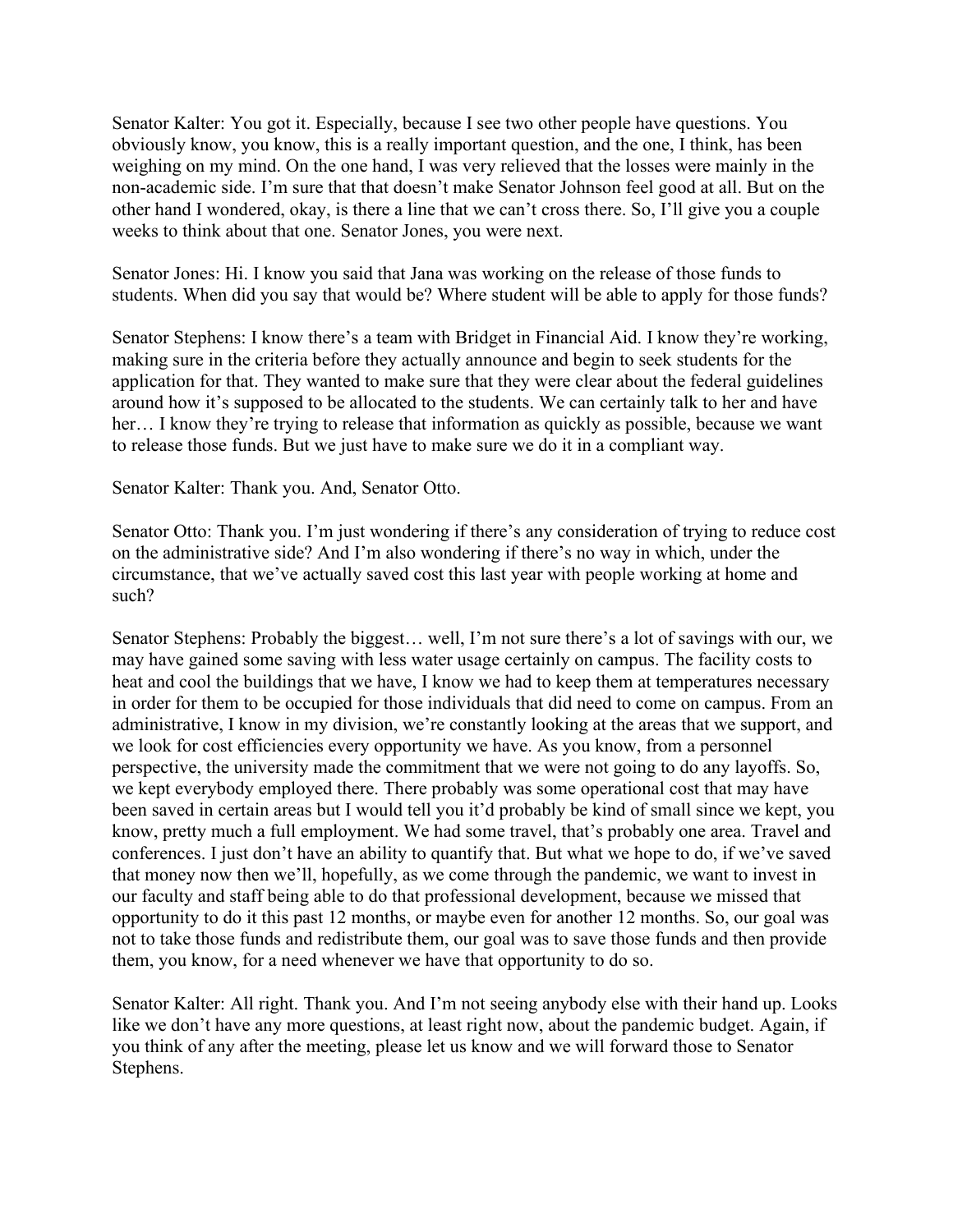#### *Chairperson's Remarks*

Senator Kalter: So, we're actually only at Chairperson Remark's now. And in the interest of time I have no comments this evening. So, please do let myself and Senator Harris know at the end of Administrator Remarks if you have any questions for either of us. And we'll go to Senator Harris now for Student Body President Remarks.

#### *Student Body President Remarks*

Senator Harris: Thank you. I will be brief as well. Just saying that SGA election season will be starting soon. Our elections will be the week of April 12, and our marketing and info sessions will be happening up in a couple of weeks. And that's all.

#### *Administrators' Remarks*

## • *President Larry Dietz*

President Dietz: I have several topical areas to report on tonight. The first thing I want to do is to thank our facilities folks for their good work on snow removal and trying to work diligently to keep us safe and warm. So, that deserves some acknowledgement.

Also, want to acknowledge the events that occurred over the weekend with the train derailment in Uptown Normal and also the apartment fire that occurred later that same afternoon. Fortunately, there was no loss of life or injuries reported at either of the events. University and the Town of Normal were in constant contact throughout the day and late into the evening on Saturday, as a result of the train derailment. Early reports indicated damage to power lines might result in a long-term power outage that could impact the campus as well as off campus student apartment, so teams were immediately brought together for contingency planning. Fortunately, Ameren Illinois was able to repair the damage announced late Saturday evening and a power outage was expected for only about an hour and a half late that evening. The University and the town worked to notify property management companies seeking their assistance in notifying students living in off campus properties that will be impacted by the derailment.

Also, I want to thank the Dean of Students Office as well as numerous other staff who continue to work with students to provide resources and assistance as a result of the apartment fire on Saturday afternoon. I was at the scene on Saturday afternoon and connected with a number of students who were impacted. Spent some time talking to students and some parents, and they were reassured by the action that the university took and the help that we had offered. And we had a lot of hot chocolate waiting for them over at the Bone Student Center and a warm place to be, and we had two buses ready to take them over there and bring them back at any time, but unfortunately we didn't have any takers. So, I think they were really wanting to be there where their friends, and sometimes just in their cars. But nevertheless, they were appreciative of the efforts.

The Dean of Students Office continues to be in contact with First Site apartments, which owns the complex, and students were relocated to a hotel until further arrangements can be made. My understanding is that is still ongoing. Dean of Students has also worked with students to provide on-campus meal plans, replaced lost textbooks, laptops, and notification of faculty. On Sunday at the Student Involvement Center, the Dean of Students distributed the Critical Incident Response Team and emergency packages to affected students, and I'm also aware that they worked with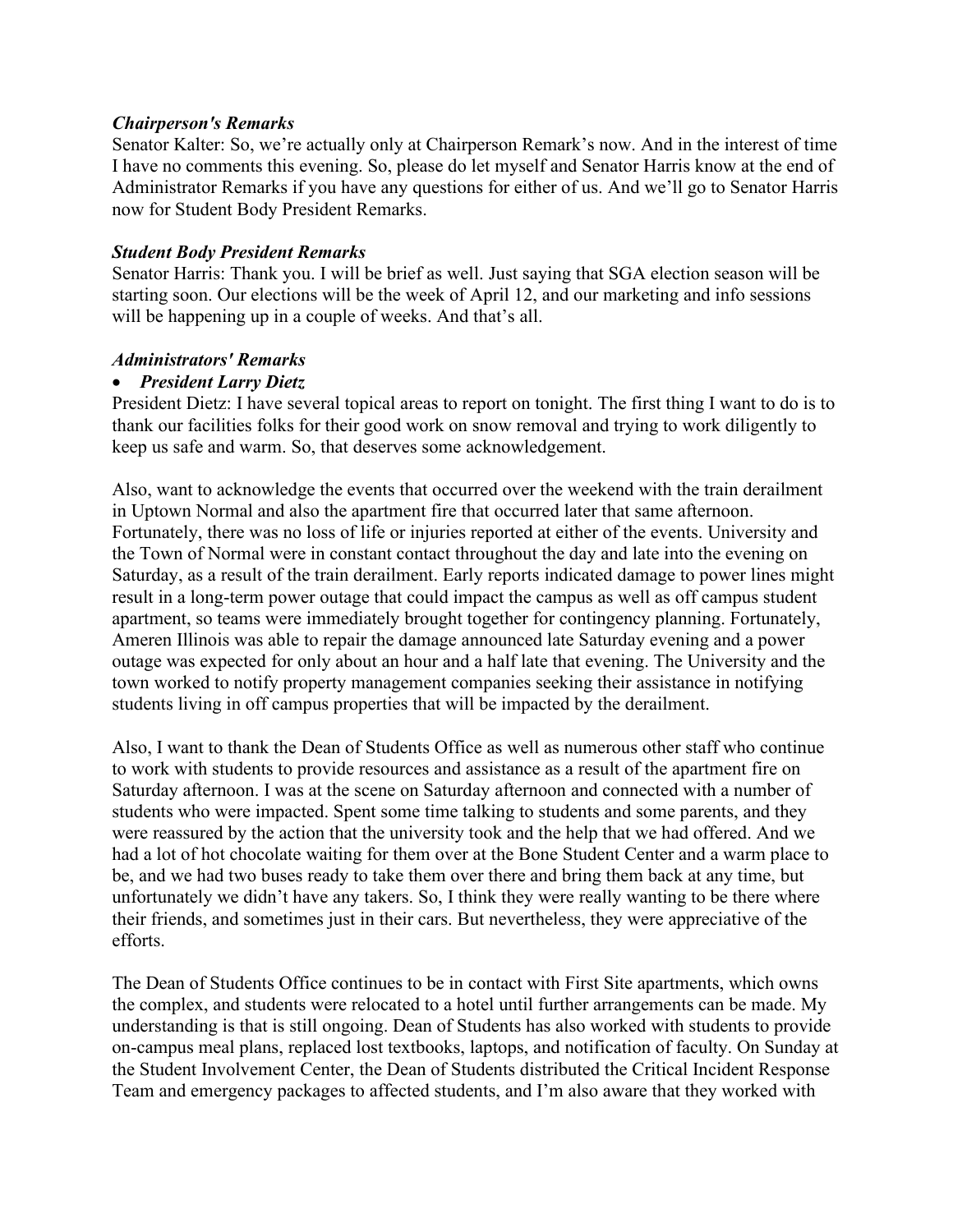the Red Cross in scheduling meetings with students to determine access to emergency funds and care packages.

Shifting to planning for the fall, the university is planning for a safe return to as much in-person teaching and learning as possible, as activities and events for the fall 2021 allow. Representatives from our shared governance constituents will be engaged in those planning efforts. And as we've learned over the last year, information changes constantly and the university needs to be ready to pivot based upon the conditions at the time. I certainly agree with Senator Kalter's recommendation at the December Senate meeting where she indicated that the university should plan in a dual way for the fall of 2021. At this time, the expectation is that the university will safely offer as many in-person classes as possible in the fall of 2021. As we plan for a more traditional campus experience, with more students in the residence halls, and in-person activities and out of classroom experiences. This falls in line with what is being planned at the other public universities in Illinois. We remain optimistic that our faculty, staff, and students will be able to receive the Coronavirus vaccine in advance of the fall semester, although that continues to be a bit of a moving target.

The Biden administration had increased the order of Pfizer and Moderna to a total of 600 million doses by July 31. This would be sufficient to give every eligible and interested person both doses. And Johnson and Johnson has about 100 million doses that will enter the supply chain upon FDA approval. We expect that we will need to continue COVID-19 testing in the fall, and face coverings and physical distancing, etc., will remain the best practices. In our planning, we will of course adhere to guidance provided by the Governor's office, local state and national health officials.

Shifting to negotiations with SEIU Local 73, the university continues negotiations. Earlier today the university and SEIU held its  $23<sup>rd</sup>$  negotiation session and the second session conducted with the support of independent mediator from the Federal Mediation Conciliation Services. My understanding is that the next negotiation is scheduled for March 3. I want to emphasize again here that ISU has and will continue to work diligently to reach a fair and fiscally responsible contract agreement that addresses the concerns raised by SEIU without disruption to university operations. We are fully committed to the mediation process, and believe much can be accomplished and resolved through additional dialogue in negotiations. And lastly, I encourage you to visit the SEIU negotiations website for up to date information and regular updates at [www.SEIUnegotiation.ilstu.edu.](about:blank)

And a few points about vaccination clinics, university remains in constant contact with the McLean County Department of Health regarding vaccine availability for the campus community. The University is following the Illinois Department of Public Health vaccination distribution plan. Due to the limited amount of vaccines available, it will take considerable time to advance through the IDPH's vaccination phases. At this time, the only on-campus vaccination clinics being held for employees are for those who are due for their second dose. As a follow-up to my remarks from the February 3rd meeting, there's continued lobbying on behalf of colleges and universities in Illinois to be included in the Phase 1C of the state's vaccination plan. On February 11<sup>th</sup>, version six of the IDPH COVID-19 vaccination plan was released and higher education, unfortunately, was not included. However, the plan states that Phase 1C is still in draft form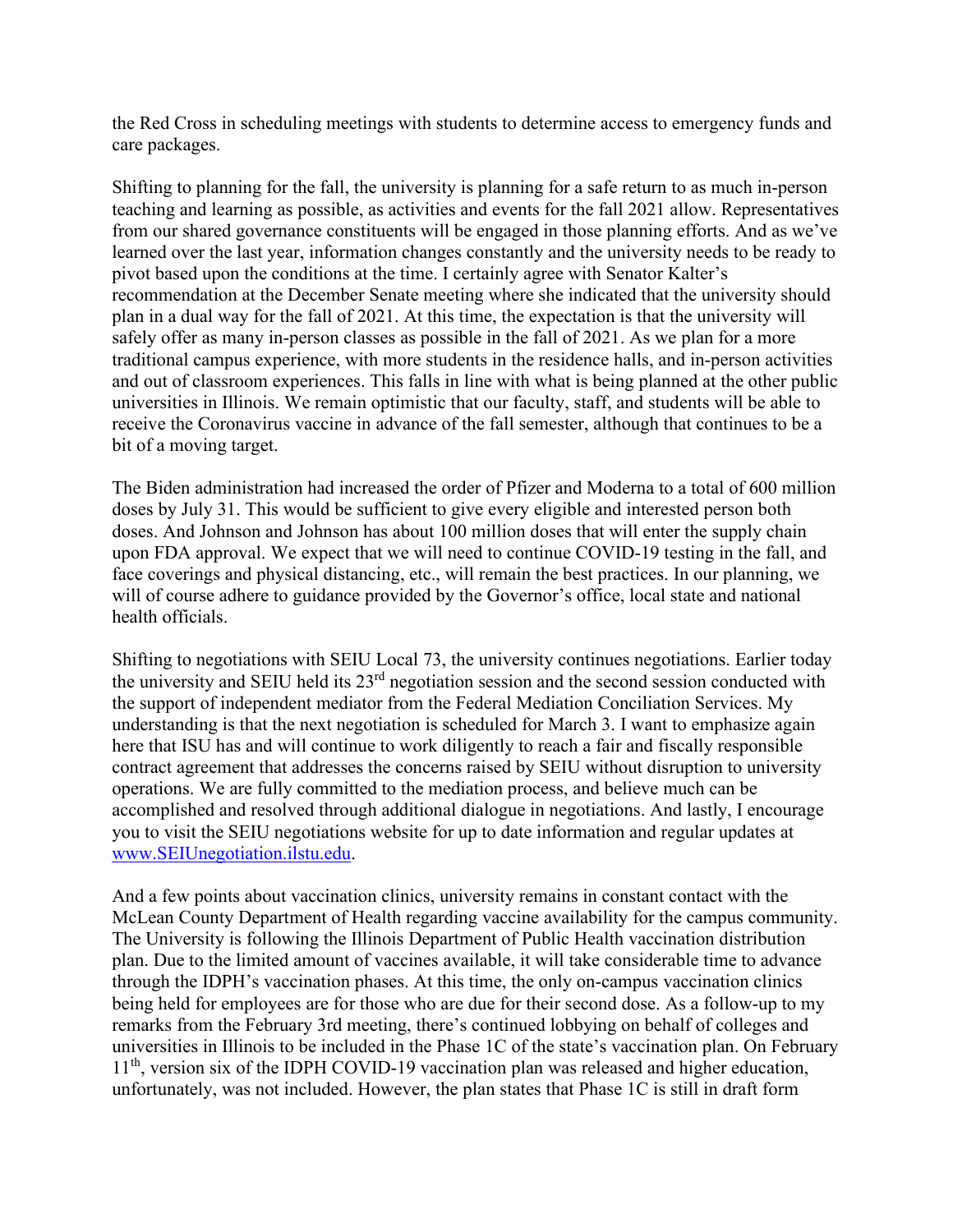based upon the advisory committee of the immunization practices recommendations. So, further updates are expected to be released for Phase 1C for the context of Illinois. We do not know when the future updates and the vaccination plan will be released.

Finally, I was invited to attend, with about 100 others, a preliminary look at what the Governor's going to say today in his budget address. And we got a lot more specificity in that meeting than what the Governor covered in his general address today. But Senator Stephens was exactly right. The announcement is that for FY22 that for higher education our budget will be flat at \$1.157 billion for all of higher education. Frankly, that to me is just fantastic. I think a lot of us were expecting some potential cuts, but that didn't happen. The General Assembly has to be convinced that the Governor, you know, his plan is the right plan for higher education, but in the language that they've used, the wording was "protect higher education," and, boy, that's music to our ears, because there's been years when that hasn't been in their vocabulary it didn't seem. In addition to that, the overall flat amount, there's also a request for an additional \$28 million for the MAP program. That's fantastic. An additional \$20 million for the College of Illinois investment plan. \$1 million for the Common Application. \$250,000 for the Illinois Board of Higher Education Strategic Plan. And Aim High would also be flat.

In addition, there was approval for a capital budget, and several of the projects were named in the overall release, but we're studying that further to try to figure out where ISU is on that list. And I would say that the other good news in all that is that there was no proposal for a tax increase, which I think a lot of people thought that there would be. So, overall, I think all of that is really good news. And I would stop and see if there are any questions.

Senator Kalter: All right. Thank you, Senator Dietz. We're actually going to collect questions at the end, as we've been doing to save some time. So, we're going to go to Senator Tarhule for Provost Remarks.

## • *Provost Aondover Tarhule*

Provost Tarhule: Thank you, Chairperson Kalter. In the interest of time, I think I have just two quick updates. In continuing to think about what the post-COVID landscape is going to be like, my office had arranged a workshop and this was going to happen on February  $15<sup>th</sup>$ , with EAB trying to envision the future university. So, EAB has developed a workshop that they are giving to a number of their partner institutions about how you think about what the future of your university is going to be as we look here to come out of the COVID environment. Unfortunately, that coincided with when we closed down the university due to weather. So, we'll be looking to reschedule that workshop. So, for all those that were invited to participate, I ask for your patience as we reschedule.

I think we have some really fantastic news about retention numbers. Across the university, the retention of first time in college students reached the highest point it had ever reached in nine years, 82%. So, our retention of FTIC students is 82%. That's really good. What is equally exciting is the fact that the retention of underrepresented minority students has really increased significantly. So, African American students retention is now up 80.2% from 66.8%. So, that's a huge jump. Retention of students who identify as Hispanic as their primary ethnicity is now at 79.9% and that's up from 67.7%. In terms of specific, you know, gender type breakdowns,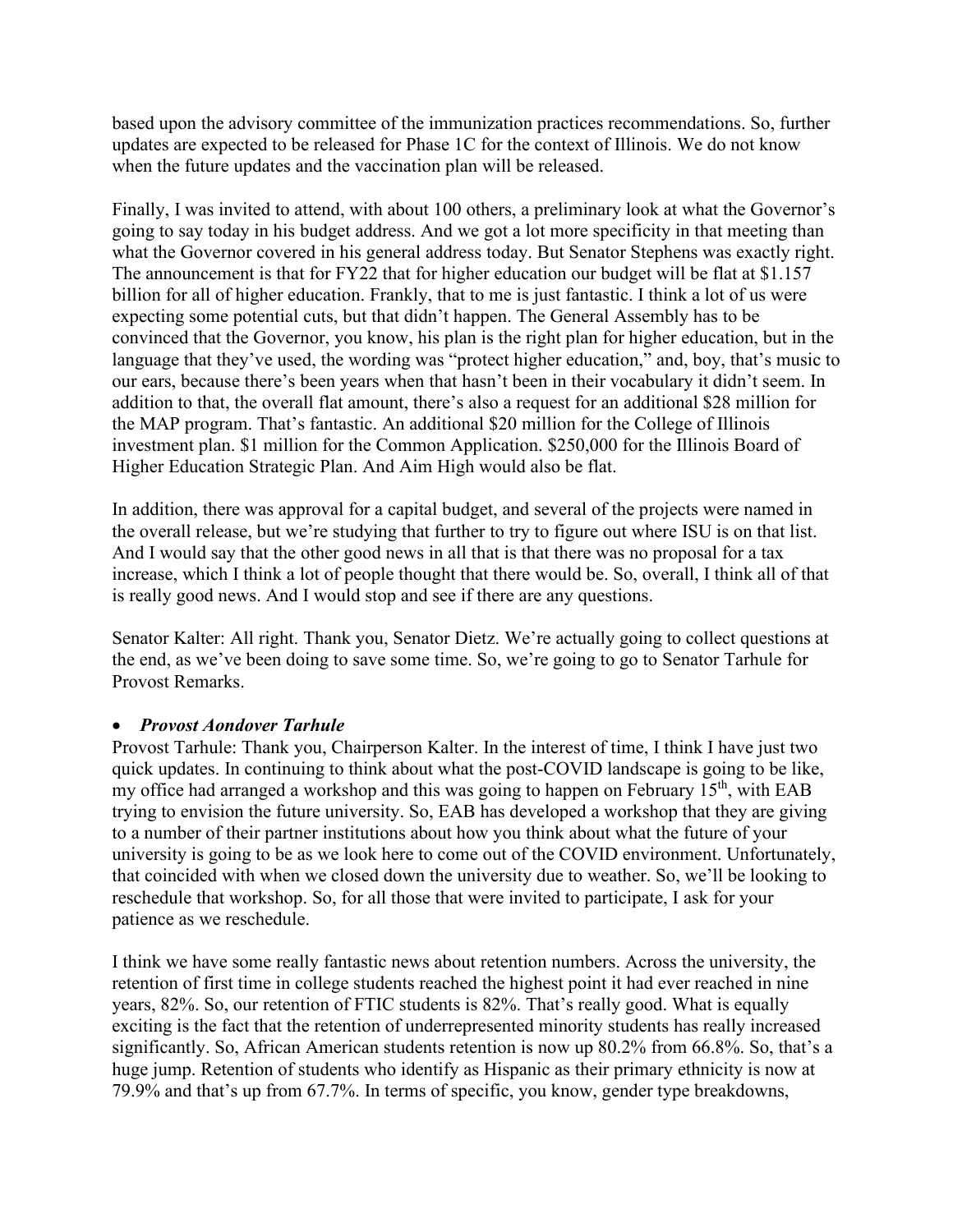retention rates for Black males rose by about 15%. So, it's now sitting at 78.61%. And Hispanic males are up 11%. I highlight those two particular because they tend to be some of our lower retention numbers and so it's really fantastic to see those. Now, in my office, these numbers just came out, so, in my office our discussion has been to try to figure out exactly what happened during the pandemic, what were the levers, what were the activities that allowed these numbers to go up because we want to be able to identify those so we could try to keep those numbers where they are. My hope would be that the numbers don't go down. That we figure out exactly what led to those increases so we could continue to support as much as possible, those activities to ensure that we not only keep these numbers here but we continue to grow them upwards.

So, that information we're going to analyze that and share that. This is fantastic news, and I wanted to take the opportunity to thank all of the staff, all of the advisors, all of the faculty, and all of the students that have worked really hard to give us this really, I think, outstanding retention numbers. Thank you.

Senator Kalter: All right. Thank you very much. That is very good news. We're going to go to Senator Johnson for Vice President for Student Affairs remarks.

## • *Vice President of Student Affairs Levester Johnson*

Senator Johnson: All right. I'll try to be brief as well. I want to start off by echoing Senator Dietz (President Dietz) remarks regarding the outstanding work done by the Dean of Student's office done this weekend, as well as Emergency Management, our University Housing department, which were waiting in the wings in case the apartment complex could not find housing for those students, we had space on campus, our ISUPD department as well, and EMDH. They all worked hard hours this past weekend in order to make sure that our students were supported. So, many thanks to those areas and offices.

The second item is to follow up on, again, we've been talking about additional programming that we're offering students, particularly face-to-face or person-to-person type of opportunities. One of the things we've had some great success with is our movie nights that we've had on a weekly basis. The next one is actually tomorrow, and it's Coming to America staring Eddie Murphy. But there's an added piece, students have been asking, hey, is there a way by which we can (our student groups and organization) secure the space and have our own private showings? Yes, you can. So, EMDH and the Bone Student Center have arranged for if you will contact them and actually Kacy Rader within that area (the Bone Student Center) and you can schedule your own for up to 50 people (actually 49 people) a private gathering for a movie night. So, contact her if you're interested in that type of an opportunity.

The last area that I wanted to cover was tomorrow is actually Founders Day for our campus community. So, didn't want to forget that. I want to wish everyone a Happy Founders Day, as well as one great way to celebrate that is to go to the Bone Student Center and go to Star Ginger and go for the Grand Opening. Great cuisine. We have our soft opening today and I highly recommend the sushi. Extremely great. That's my report.

## • *Vice President of Finance and Planning Dan Stephens*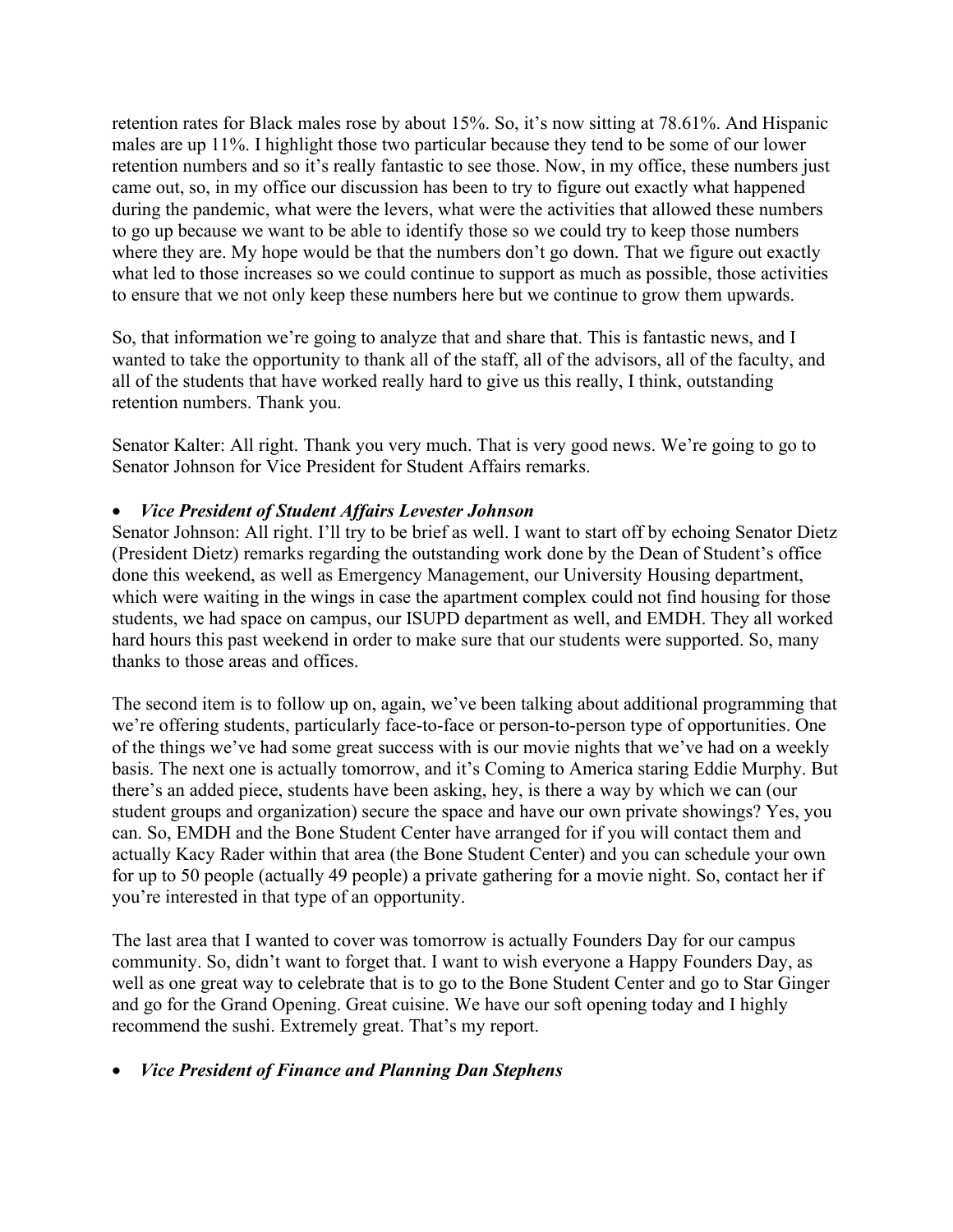Senator Stephens: Thank you, Senator Kalter. I'll just keep my comments brief, and actually just echo what I brought up at the last Senate meeting. Probably the most important thing people can do for us from a facility protection perspective is given all this cold weather that we've had, and then the thawing of that weather, that's actually, at the end of the day, when our buildings, no matter which building that we're in and no matter the age of the building, any opportunity for water to freeze inside pipes it's going to break those pipes. So, please keep an eye, if you come on campus as you're looking around, if you see anything that just doesn't seem right, whether it's water leak which doesn't make any sense, or air filtration coming in, please reach out to our emergency number, it would be 8-5656. Because we certainly need lots of people, eyes and ears looking at where we've got problems as we continue to fight through this kind of cold winter we've got in front of us. So, I'll just leave my comments there.

Senator Kalter: All right. Terrific. Thank you so much. And do we have questions for any of our administrators or for Senator Harris or myself?

Senator Horst: This question is for Provost Tarhule. You talked about the great retention numbers. I was wondering if you could comment on what the admissions for next year look like?

Provost Tarhule: You mean the admission numbers? Not very good. Applications are still down about (I don't know if Jana is on this call, please don't quote these numbers) I think we're still down about 23% in terms of application. We are down 17% in terms of admits. And we're down 34% in terms of deposits. So, that is not good. We continue to watch those numbers very closely and just doing anything we can to make sure that we can try to lower those numbers. But not very good. Now I could be off a percentage point or so from reciting those from memory. Jana and I met this afternoon at 3:00 p.m. to go over those numbers. I think that's what I remember. So, we are not where we want to be.

Senator Kalter: All right. Do we have further questions for any of our administrators or us? (Pause) I have two questions. I think that the first one is probably for Senator Tarhule and his team. So, thank you, Dr. Dietz, for… I had sort of previewed this to you that a couple of people had asked me that, you know, had indicated that they were sort of eager to hear about our plans to move to safe on-campus instruction and student presence, and especially how we're going to make that transition to on-campus instruction, you know, and do it safe. And it seems to me that we have to assume at minimum that even if most of the professors are vaccinated, and even if most of the students are vaccinated that some of each of those groups will still not be vaccinated, and also that we're going to need, I think you mentioned this, to have continue to have social distancing in the classrooms, which would basically create the same or similar space limitations that we found in the lead up to the fall 2020 before we shifted to the 90% online. So, I'm just wondering if we can go into just a little bit more detail about how that planning is going to move forward. And thank you so much, Senator Dietz, for your saying that it's going to be dual planning as I had recommended, because we are in such an uncertain environment still.

President Dietz: Well, I don't know that my crystal ball is any clearer than anybody else. But we had a conversation today with the other presidents and chancellors of the public universities (our weekly call) and Ginger Ostro, the Executive Director of the Illinois Board of Higher Education, is included on those calls. So, we had conversation about that issue today. I think everyone is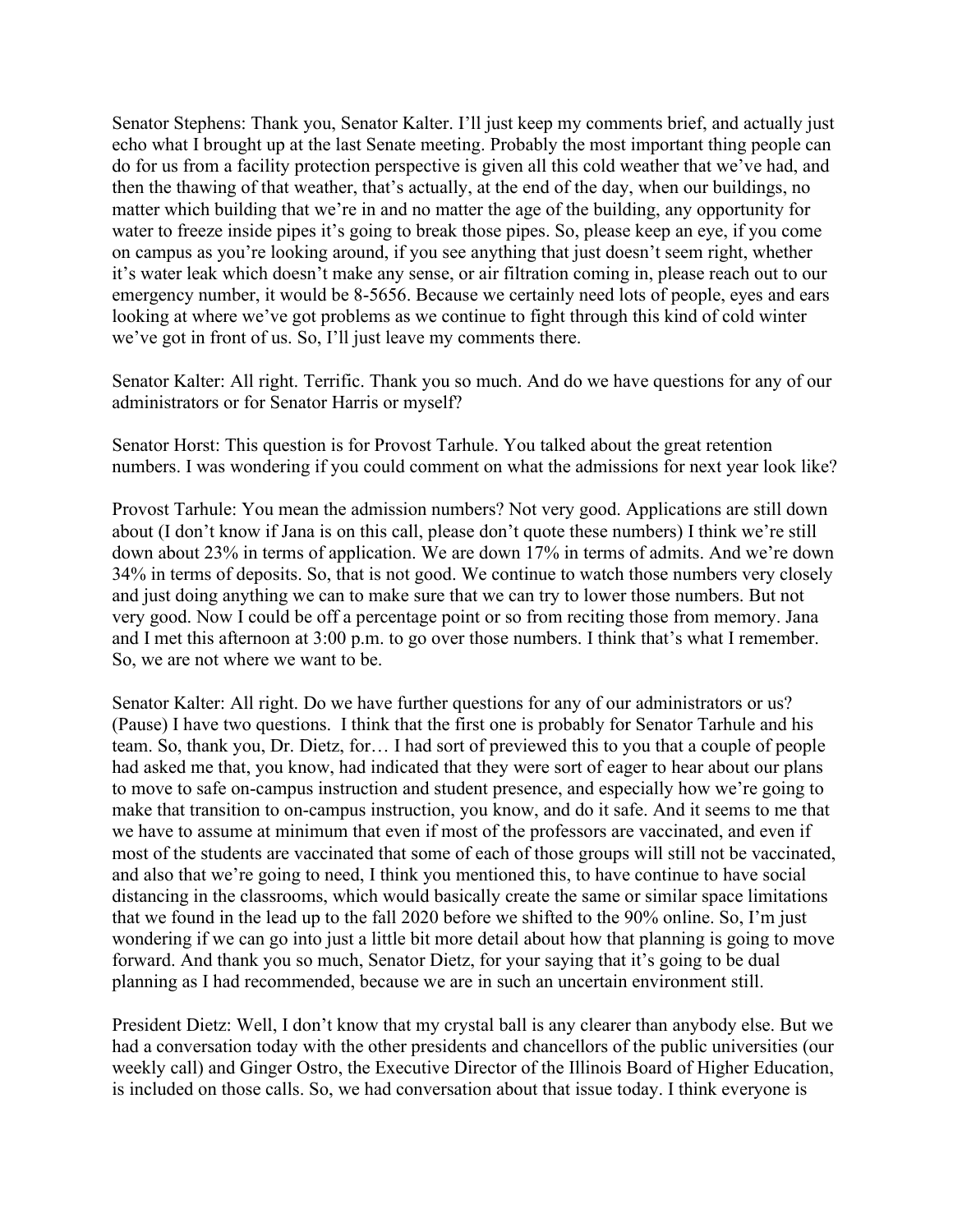thinking that the enrollment issues and the enrollment challenges that some people are waiting, you know, what's the plan for the fall. And I think the expectations for a lot of students and families are that we would try to offer as much of an on-campus instruction and on-campus experience as possible. And as we prepare for fall registration in a few weeks, I think that's going to be important that we have some messaging out. Matter of fact, some of the institutions have already been messaging more of an on-campus experience for the fall and returning to kind of traditional fall semester. But I think the vaccinations are going to play a huge roll in that. How far we get on that is going to be a big deal. We've also been talking with IBHE and also with the Governor's office, as we go from 4 to 5, 4 talks about a limitation of how many people can be in a group, and particularly out of classroom kinds of things, but, you know, there's a limit of 50 for events and such as that. And often times people have said, well, is that the same number for a classroom? Well, is there nothing between the 50 (which is Phase 4) and the whole world can come in (which is completely open in Phase 5). And clearly there should be something in there. And so, I think that the Governor's office is working on that.

There's also discussion with department of health on whether or not as more people get vaccinated and the positivity rate goes down and some positive indicators that we're not out of the woods but we're getting out of the woods on this, that perhaps, you know, some of the distancing numbers can be looked at again. And so, there's been some conversation about would you go from 6ft to 3ft, which would give you a lot more capacity to bring people in in classrooms. And then within all of that, we've got the large lectures that even if you had 3ft, probably wouldn't be able to accommodate the large lecture. And so, it's still a work in progress, I would say, but I think most institutions are trying to message the idea that they're going to try to be as close to highest percentage of face-to-face and on-campus experience as they can offer given the positivity rate, given the number of vaccines, etc. So, it's a work in progress. And I think that we can go ahead with a plan but the idea that we might have to pivot or have kind of a dual plan, if you will, and be flexible to that, I think that's really where our reality is.

Senator Kalter: All right. Thank you. Senator Tarhule, did you want to add anything to that?

Provost Tarhule: I could. I think the President captured it all. As I said, I met with Jana today and she showed me a letter, which is very illustrative of the type that my office are continuous to get. This is from a parent who has a kid here and the parent is basically saying if you are not in person, you know, my child will not be coming back. Now we don't know how representative that is, but it's just a type of example of why we think that part of fall enrollment challenges may be because parents and students are waiting to hear what fall looks like. We're trying to do a couple of things. It's still in the modeling phase now, so we don't have an answer yet. Obviously, as the President said, one of the big challenges (two challenges actually), one is the large enrollment classes. We were looking at the option of saying could we take a set number of enrollment size, let's say 200 that we know with social distancing we're just not going to have enough space on campus to accommodate those. Could we take all those classes and put them online? That's one question we're looking at. But the difficulty with that is many of those classes are gen ed. Those are the classes that first time in college students are taking. Those are exactly the population that we need to keep on-campus if we are to solve the enrollment problem. So, the steering committee is looking at some other options. One possibility is can we break those classes up? So, instead of having one class of 200-300, could we break it up into two or three if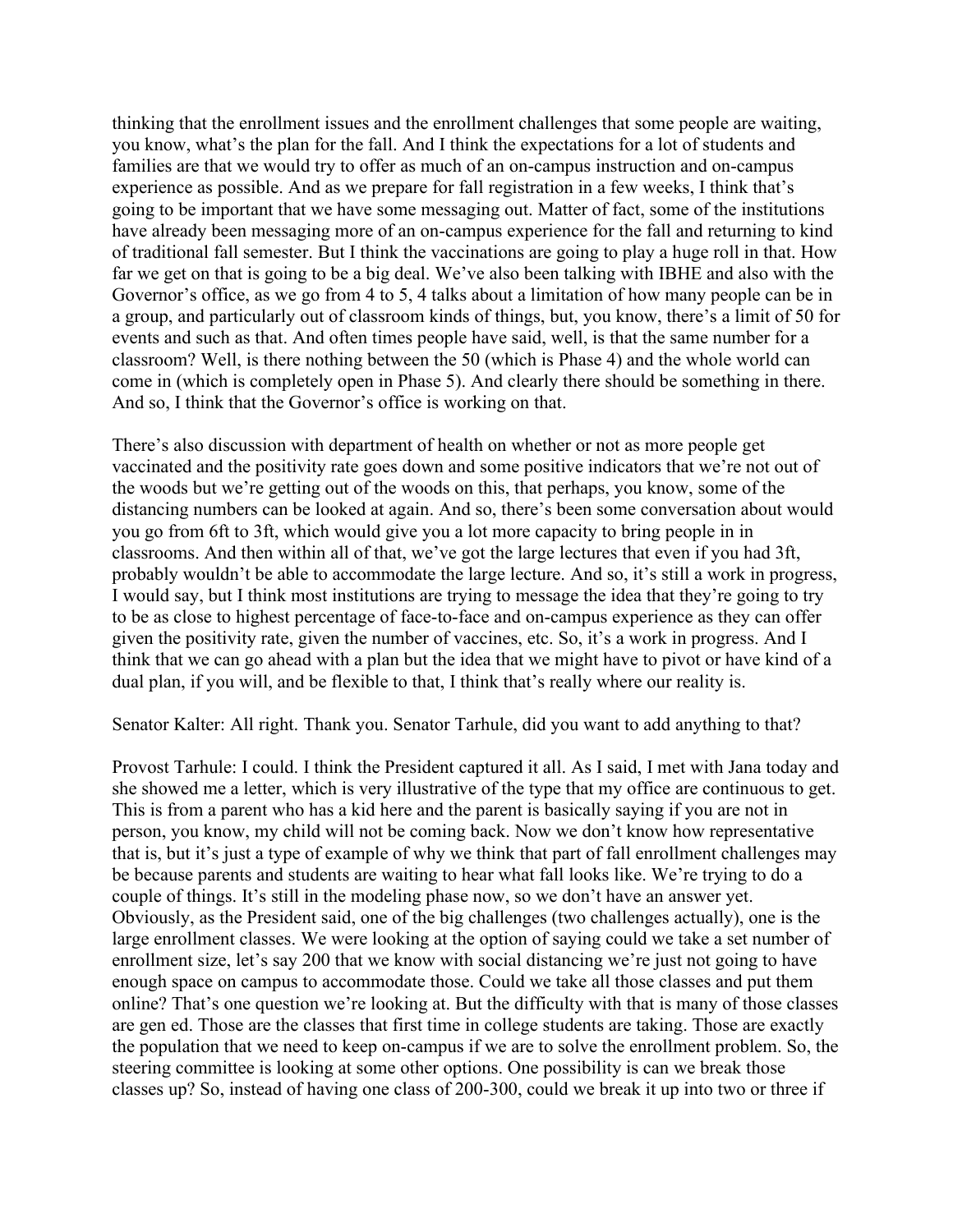we can find the additional instructors to teach those sections? So, that option is also being explored. I know that people really want to know this, and we're looking to see how we could get this information out as quickly as possible.

With respect to the smaller enrollment classes, you are absolutely right, Chairperson Kalter. We're back in exactly the same situation we were in before at 6ft distance spacing. We're just not able to get as many classes in person as we would like to. The hope would be that if we could lower that distance because of the vaccinations, so maybe if we were to move to something like a percentage capacity occupying say 30% or 40%, then we could figure out how many of those do we think we can accommodate. Again, there is some hypothetical modeling going on, knowing that we don't have any real basis for what we think that may be. So, we're looking at a 6ft distancing, some kind of in between for those types of classes, and then for the larger classes looking at a combination of options about how we can make it happen. So, again, my goal remains to be able to provide some clearer guidance about where all this modeling and analysis has led us to, before the start of registrations.

Senator Kalter: Wonderful. Thank you so much. Yeah. It's going to be a space planning challenge at the very least. I had actually aimed, because our students on Exec wanted me to give back some time from last time, I had aimed at a 9:00 p.m. stop. So, I'm going to take my answer to this other question offline, and this one also goes back to Dr. Dietz. So, I'm afraid I don't really understand some of the dialogue that I was having with Dr. Paterson from the questions last time. I'm not understanding the lack of distinction between a frontline essential worker and an essential worker. That he had indicated in his response to my questions from two weeks ago. I looked up on the COVID-19 vaccine administration plan, on the IDPH website, and it says that for non-healthcare workers, frontline essential workers designation includes people who carry a higher risk of COVID-19 exposure because of their work duties, often because they are unable to work from home and/or they must work closely to others without being able to socially distance. And it included first responders, K-12 education workers, food and agriculture manufacturing, corrections workers and inmates, USPS workers, public transit workers, grocery store workers, and staff at shelters and daycares, and says that Illinois has about 1.3 million people who qualify as frontline essential workers, along with some others who are eligible in 1B. So, I just think that members of campus would appreciate a further clarification about that difference between frontline essential and essential, and further detail regarding the conversation with state officials toward defining ISU's frontline essential owners as distinct from its essential workers. So, as I said, the students on the Executive Committee had asked us to give a little bit of time back. So, rather than go into our information item and our committee reports, we're going to move toward adjournment.

#### *Academic Affairs Committee: Senator Nikolaou*

[Senator Nikolaou: The Academic Affairs Committee met this evening. We finalized the Course Material Fees policy that we will send to the Executive Committee. We also discussed the AAC's recommendation for the IDEAS graduation requirement.]

## *Administrative Affairs and Budget Committee: Senator Marx*

[Senator Marx: The Administrative Affairs and Budget Committee held its regular meeting this week. Senator Nahm has agreed to assume the responsibilities of committee secretary. The